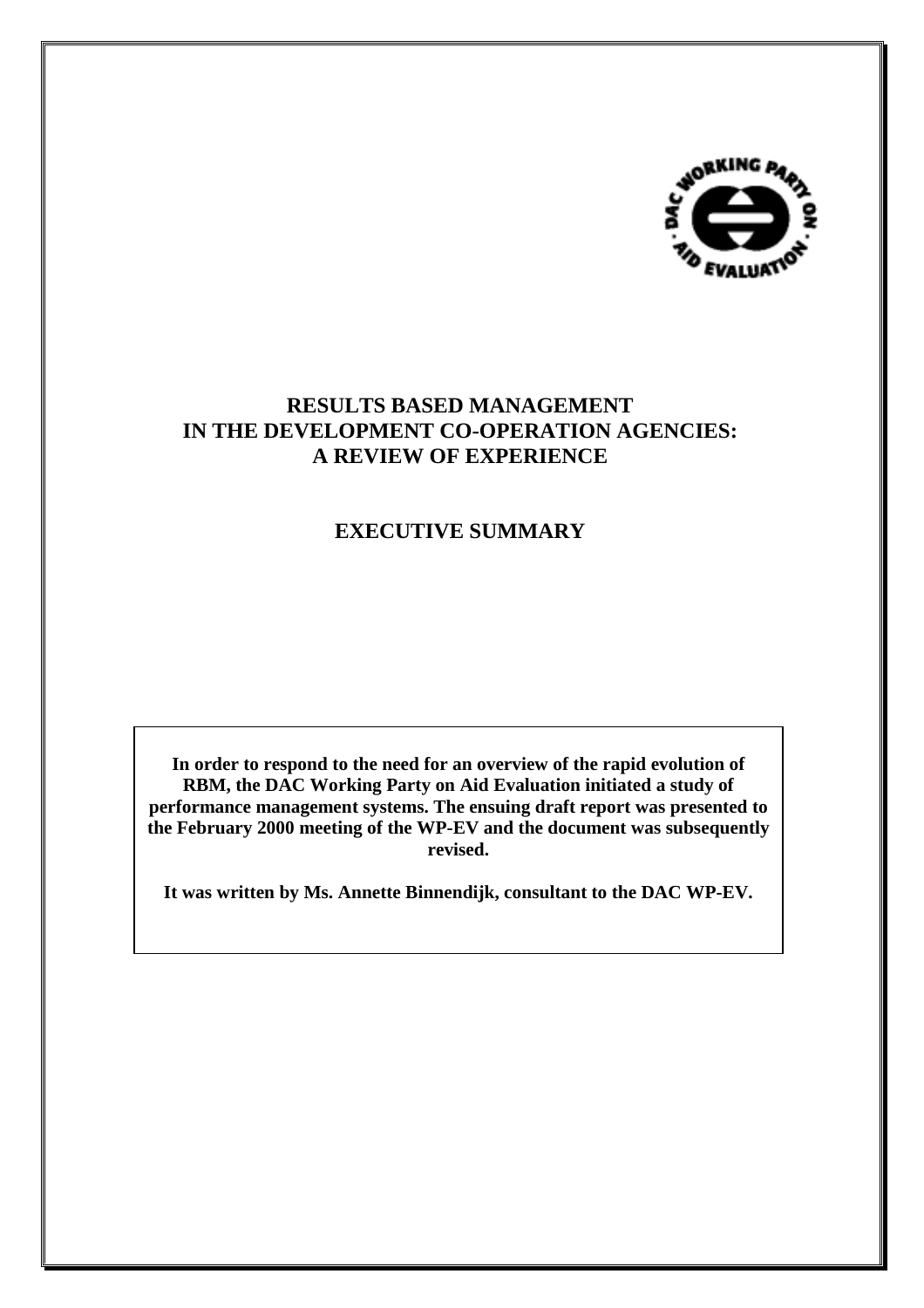## **TABLE OF CONTENTS**

| 2. |  |  |
|----|--|--|
| 3. |  |  |
| 4. |  |  |
| 5. |  |  |
| 6. |  |  |
| 7. |  |  |
|    |  |  |
|    |  |  |
|    |  |  |
|    |  |  |
|    |  |  |
|    |  |  |
|    |  |  |
|    |  |  |
|    |  |  |
|    |  |  |
|    |  |  |
|    |  |  |
|    |  |  |
|    |  |  |

The Development Assistance Committee (DAC) Working Party on Aid Evaluation is an international forum where bilateral and multilateral development evaluation experts meet periodically to share experience to improve evaluation practice and strengthen its use as an instrument for development co-operation policy.

It operates under the aegis of the DAC and presently consists of 30 representatives from OECD Member countries and multilateral development agencies (Australia, Austria, Belgium, Canada, Denmark, European Commission, Finland, France, Greece, Ireland, Italy, Germany, Japan, Luxembourg, the Netherlands, New Zealand, Norway, Portugal, Spain, Sweden, Switzerland, United Kingdom, United States, World Bank, Asian Development Bank, African Development Bank, Inter-American Development Bank, European Bank for Reconstruction and Development, UN Development Programme, International Monetary Fund, plus two non-DAC Observers, Mexico and Korea).

Further information may be obtained from Hans Lundgren, Advisor on Aid Effectiveness, OECD, Development Cooperation Directorate, 2 rue André Pascal, 75775 Paris Cedex 16, France. Website: Cooperation Directorate, 2 rue André Pascal, 75775 Paris Cedex 16, http://www.oecd.org/dac/evaluation.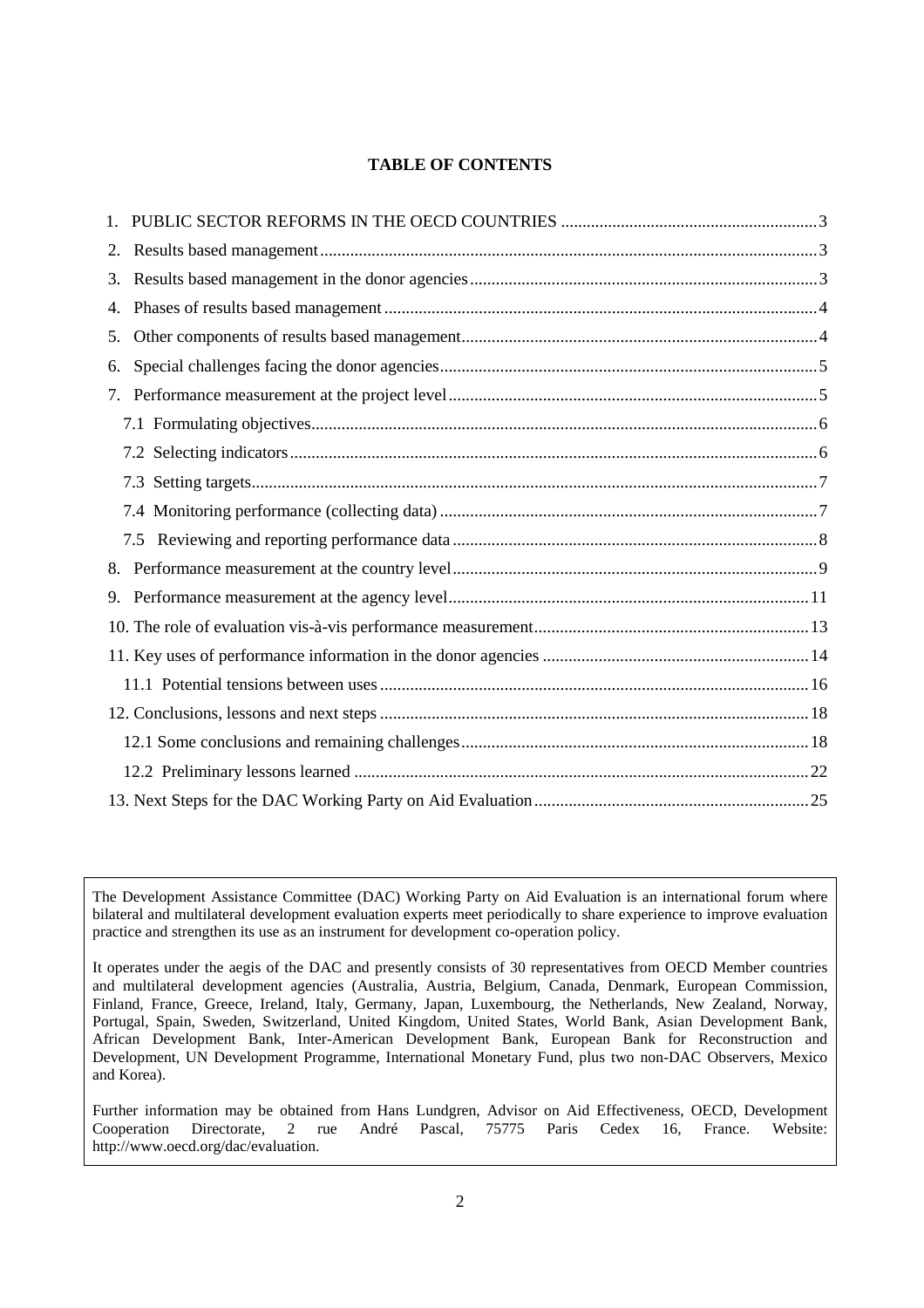## **EXECUTIVE SUMMARY**

### **1. Public sector reforms in the OECD countries**

During the 1990s, many of the OECD countries have undertaken extensive public sector reforms in response to economic, social and political pressures. Budget deficits, structural problems, growing competitiveness and globalization, lack of public confidence in government, and growing demands for better and more responsive services and for more accountability have all been contributing factors. Often, government-wide legislation or executive orders have driven and guided the public sector reforms.

While there have been variations in the reform packages implemented in the OECD countries, there have been many common aspects. For example: the focus on performance issues and on achieving results; the devolution of management authority and responsibility; an orientation to customer needs and preferences; an emphasis on participation and teamwork; the reform of budget processes and financial management systems; and the application of modern management practices.

### **2. Results based management**

A central feature of the reforms has been the emphasis on improving performance; that is, on ensuring that government activities achieve desired results. Performance management, also referred to as results based management, can be defined as a broad management strategy aimed at achieving important changes in the way government agencies operate, with improving performance (achieving better results) as the central orientation.

A key component of results based management is performance measurement, which is the process of objectively measuring how well an agency is meeting its stated goals or objectives. It typically involves several phases: e.g., articulating and agreeing on objectives, selecting indicators and setting targets, monitoring performance (collecting data on results), and analyzing and reporting those results vis-à-vis the targets. While performance measurement is concerned more narrowly with the production *or supply* of performance data, performance management is broader. It is equally concerned with generating management *demand* for performance information -- that is, with its uses in management decision-making processes and with establishing various organizational mechanisms and incentives that actively encourage its use. In an effective performance management system, achieving results and continuous improvement based on performance information is central to the management process.

### **3. Results based management in the donor agencies**

As has been the case more broadly in the OECD country public sectors, the development co-operation or donor agencies have faced considerable external pressures to reform their management systems to become more effective and results-oriented. "Aid fatigue", the public's perception that aid programs are failing to produce significant development results, declining aid budgets, and the government-wide reforms have all contributed to the donor agencies' recent efforts to establish results based management systems.

This paper focuses on the experiences and approaches of the donor agencies with establishing results based management systems. It is based on a document review of selected donor agencies with the most experience, including five bilateral and two multilateral agencies: USAID (United States); DFID (United Kingdom); AusAID (Australia); CIDA (Canada); Danida (Denmark); the UNDP; and the World Bank.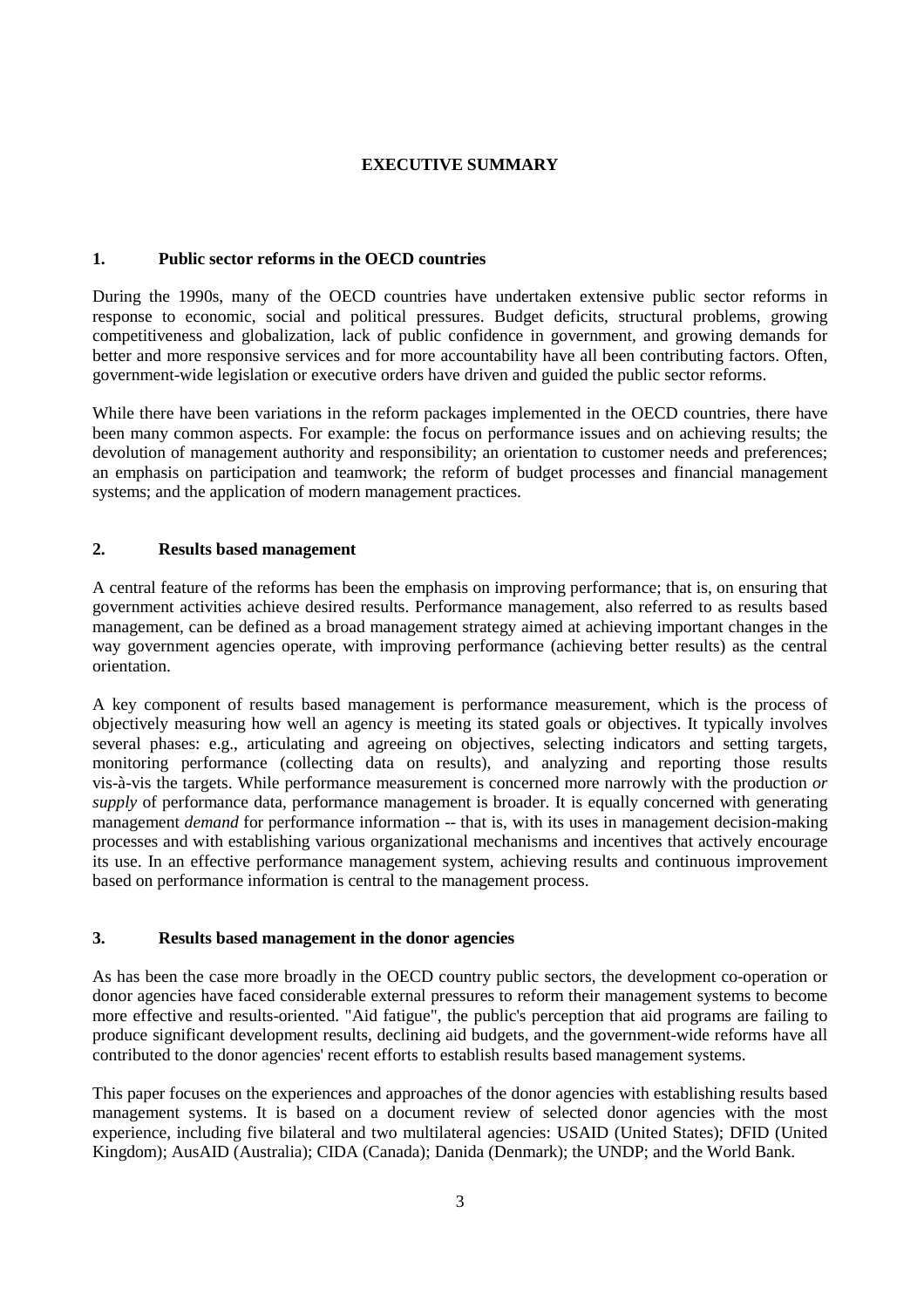Thus far, the donor agencies have gained most experience with establishing performance measurement systems -- that is, with the provision of performance information -- and some experience with external reporting on results. There is less documented experience with the actual use of performance information for internal management decision-making.

Results based management and measurement processes take place at three key organizational levels within the donor agencies. The first level, which has been established the longest and for which there is most experience, is at the project level. More recently, efforts have been underway in a number of the donor agencies to establish country level systems, usually implemented by their country offices or operating units. Moreover, establishing performance measurement and management systems at the third level -- the corporate or agency-wide level -- is now taking on urgent importance in many donor agencies as they face increasing public pressures and government-wide mandates requiring annual reporting on agency-wide performance and results.

## **4. Phases of results based management**

Key elements or phases of results based management include:

- i. Identifying clear and measurable objectives (results), aided by logical frameworks.
- ii. Selecting indicators that will be used to measure progress towards each objective.
- iii. Setting explicit targets for each indicator, used to judge performance.
- iv. Developing performance monitoring systems to regularly collect data on actual results.
- v. Reviewing, analyzing and reporting actual results vis-à-vis the targets.
- vi. Integrating evaluations to provide complementary performance information not readily available from performance monitoring systems.
- vii. Using performance information for internal management accountability, learning and decisionmaking processes, and also for external performance reporting to stakeholders and partners.

The first three phases generally relate to a results-oriented planning approach, sometimes referred to as *strategic planning*. The first five steps, together, are usually included in the concept of *performance measurement.* All seven phases combined are essential to an effective *results based management system*. Thus, integrating complementary information from both evaluation and performance monitoring systems and ensuring management's use of this information are viewed in this paper as critical aspects of results based management.

#### **5. Other components of results based management**

Other reforms are often associated with results based management systems. Frequently, these other components act to reinforce or facilitate the use of performance information. Some of these organizational changes include:

- Accountability -- instituting new mechanisms for holding agency managers and units accountable for achieving results at appropriate levels.
- Decentralization -- delegating authority to the management level accountable for results, and empowering them with flexibility to shift resources to better performing activities.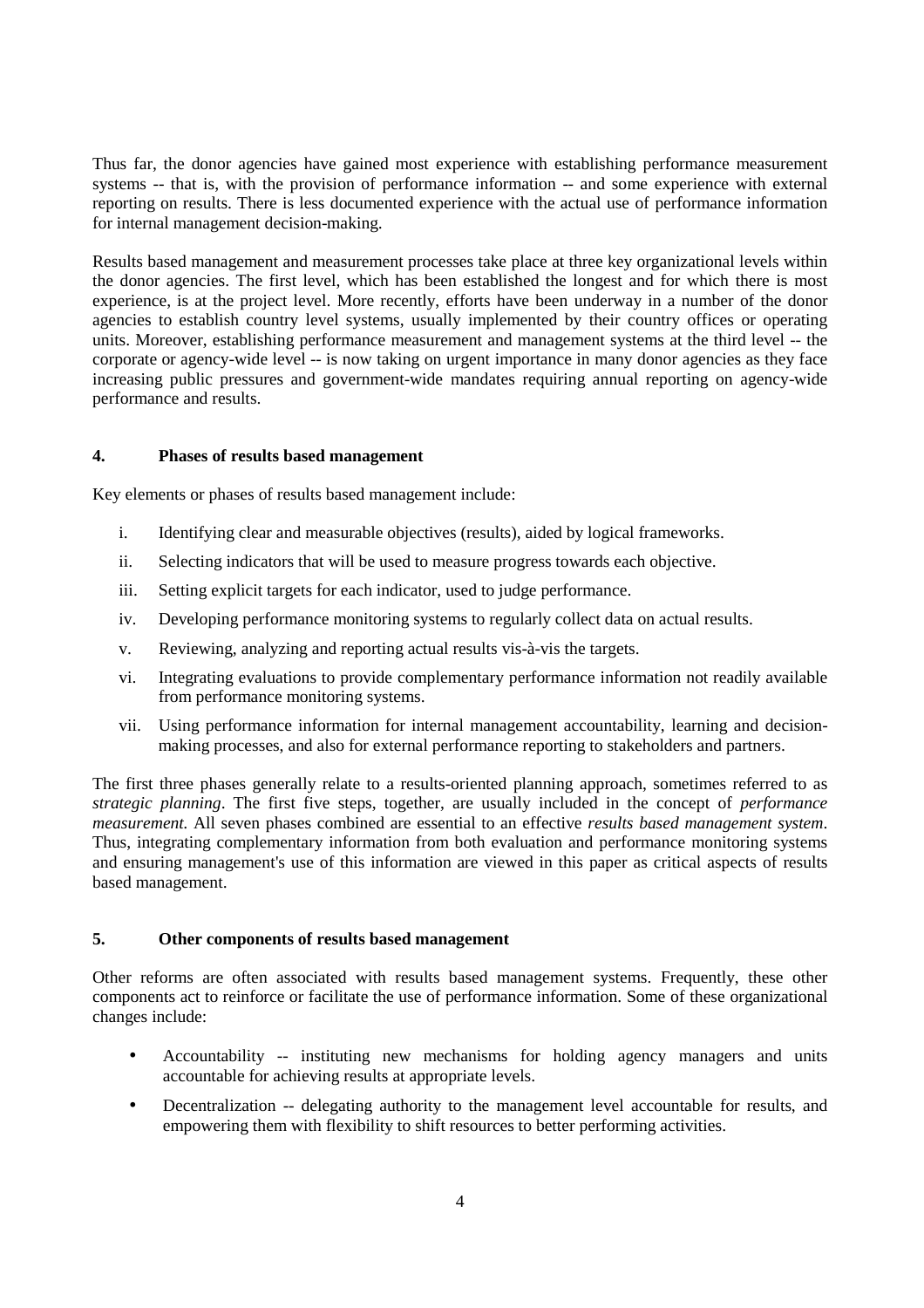- Client focus -- consulting with beneficiary groups concerning their preferences and satisfaction with goods and services provided, and being responsive to their needs.
- Participation and partnership -- involving partners and stakeholders in all aspects of performance measurement and management processes, and seeking greater harmonization of efforts.
- Reformed operational policies and procedures -- instituting new policy and procedural directives aimed at changing the way the agency conducts its business.
- Supportive mechanisms -- assisting managers to effectively implement performance measurement and management in various ways, such as providing training, technical assistance, performance information databases, guidebooks, tips and best practices series.
- Cultural change -- equally important for successful results based management is transforming the organizational culture -- that is, the values, attitudes and behaviors of its personnel.

## **6. Special challenges facing the donor agencies**

Because of the nature of development co-operation work, the donor agencies face special challenges and issues in establishing their performance management and measurement systems. These challenges are in some respects different from, and perhaps more difficult than, those confronting most other domestic government agencies. This can make establishing performance measurement systems more complex and costly than normal. For example, development agencies:

- Work in many different countries and contexts.
- Have a wide diversity of projects in multiple sectors.
- Often focus on capacity building and policy reform, which are harder to measure than direct service delivery activities.
- Are moving into new areas such as good governance, where there's little performance measurement experience.
- Often lack standard indicators on results that can be easily aggregated across projects.
- Are usually only minor actors affecting impacts, with consequent problems in attributing them to their agency's activities.
- Typically rely on outcome and impact data collected by partner countries, who have limited technical capacity and resources, with consequent quality, coverage and timeliness problems.

In particular, these factors can complicate donor agencies' efforts to aggregate and report results across projects and programs to higher organizational and agency-wide levels.

## **7. Performance measurement at the project level**

Performance measurement at the project level is concerned with measuring both a project's implementation progress and results achieved. i) *Implementation measurement* is concerned with whether or not project inputs and activities are in compliance with design budgets, workplans, and schedules, whereas ii) r*esults measurement* is concerned with whether or not actual results are achieved as planned. Results are usually measured at three levels – immediate outputs, intermediate outcomes and long-term impacts. While traditionally the development agencies focused mostly on implementation concerns, as they embrace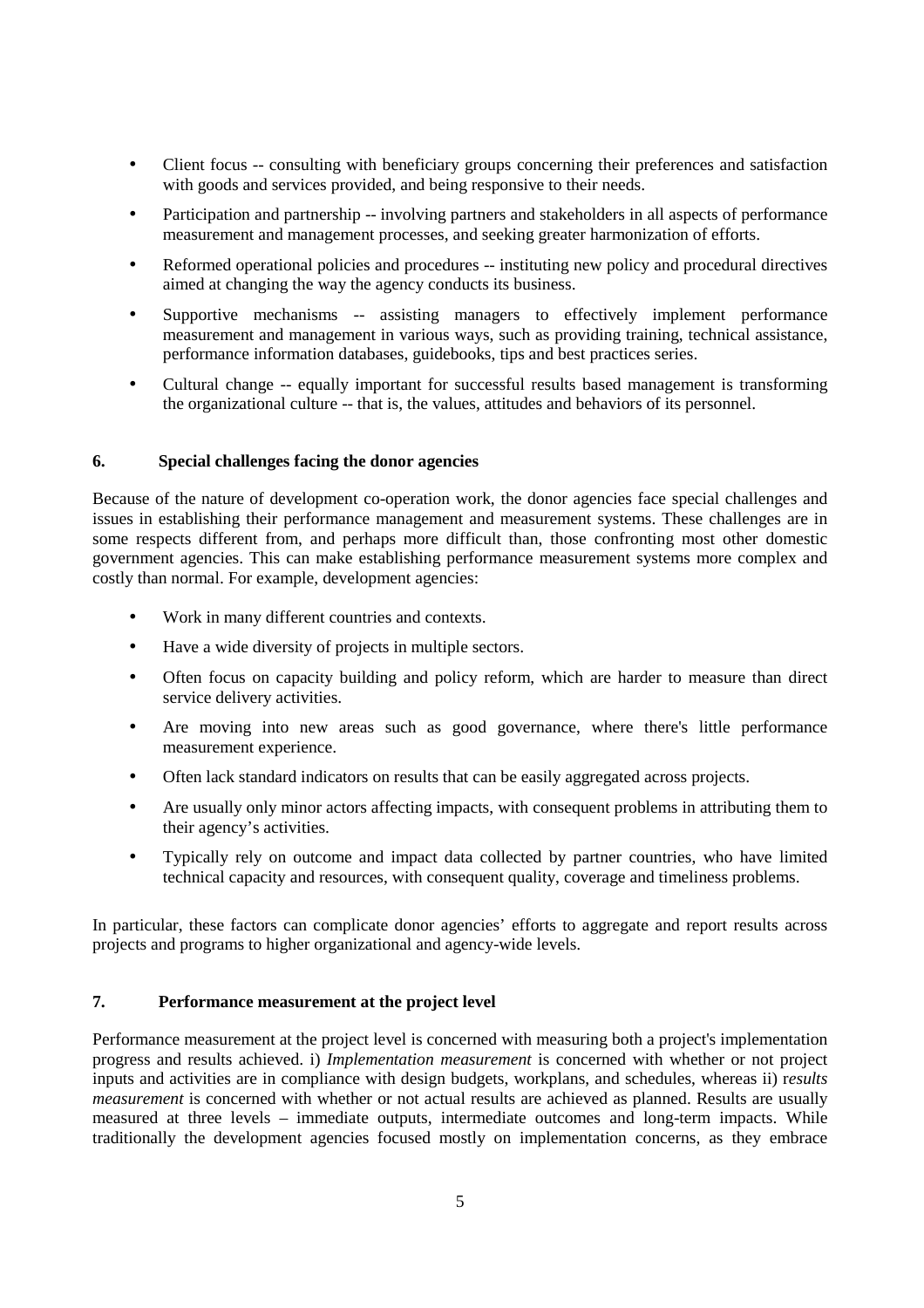results based management their focus is increasingly on measurement of results. Moreover, emphasis is shifting from immediate results (outputs) to medium and long-term results (outcomes, impacts)

Measuring performance at the project level can be divided into five phases, as briefly outlined below. The donor agencies stress the importance of participatory or collaborative approaches in all phases of performance measurement – that is, involving not only donor agency project managers but also representatives from the implementing agency, the partner government, the intended beneficiary groups, and other stakeholders. This helps build agreement around the project's objectives and commitment to the performance measurement process.

### *7.1 Formulating objectives*

As part of project planning, the project's objectives should be clarified by defining precise and measurable statements concerning the results to be achieved (outputs, purpose, and goal) and then identifying the strategies or means (inputs and activities) for meeting those objectives. The project logframe is a favorite tool used by development agencies for conceptualizing a project's objectives and the strategies that will be used to attain them. The logframe is typically based on a five-level hierarchy model with logical causeeffect relationships among them, with those at the lower level of the hierarchy contributing to the attainment of those above. Thus, *inputs* are used to undertake project *activities* that lead to the delivery of *outputs (goods/services)*, that lead to the attainment of the *project purpose* that contributes to *project goal*.

## *7.2 Selecting indicators*

Next, performance indicators are selected for measuring progress in implementing activities and in achieving results. The logframe provides a multi-level structure around which the indicators are typically constructed. Indicators specify what to measure along a scale or dimension in order to gauge progress (e.g., number of workshops held, percentage of farmers attending demonstration sessions, crop yields, etc.). The relative importance of indicator types is likely to change over the project's life cycle, with more emphasis on input and process indicators at first, then shifting to output, outcome (purpose-level), and impact (goallevel) indicators later on as the project matures. Also, different management levels tend to place emphasis on different indicator types. For example, project field staff will find input and process indicators of most use, whereas project managers will be more interested in achievement of project outputs and outcomes. Senior agency officials will be interested in the longer-term and broader social and economic impacts of the project, which may not be evident until after the project is completed. These different intended uses and users need to be kept in mind when selecting indicators.

Many of the donor agencies have devised checklists of criteria against which proposed indicators can be judged and selected. For example, some commonly used criteria include:

- Valid -- Does the indicator directly represent the result it is intended to measure?
- Objective -- Is the definition precise and unambiguous about what is to be measured?
- Reliable -- Is the data consistent or comparable over time?
- Practical -- Can data be collected easily, on a timely basis and at reasonable cost?
- Useful -- Will the data have utility for decision-making and learning?
- Owned -- Do partners and stakeholders agree that this indicator makes sense to use?

Tradeoffs among these indicator selection criteria may exist. Probably the most important, overarching consideration is that the indicators provide managers with the information they need to do their job. While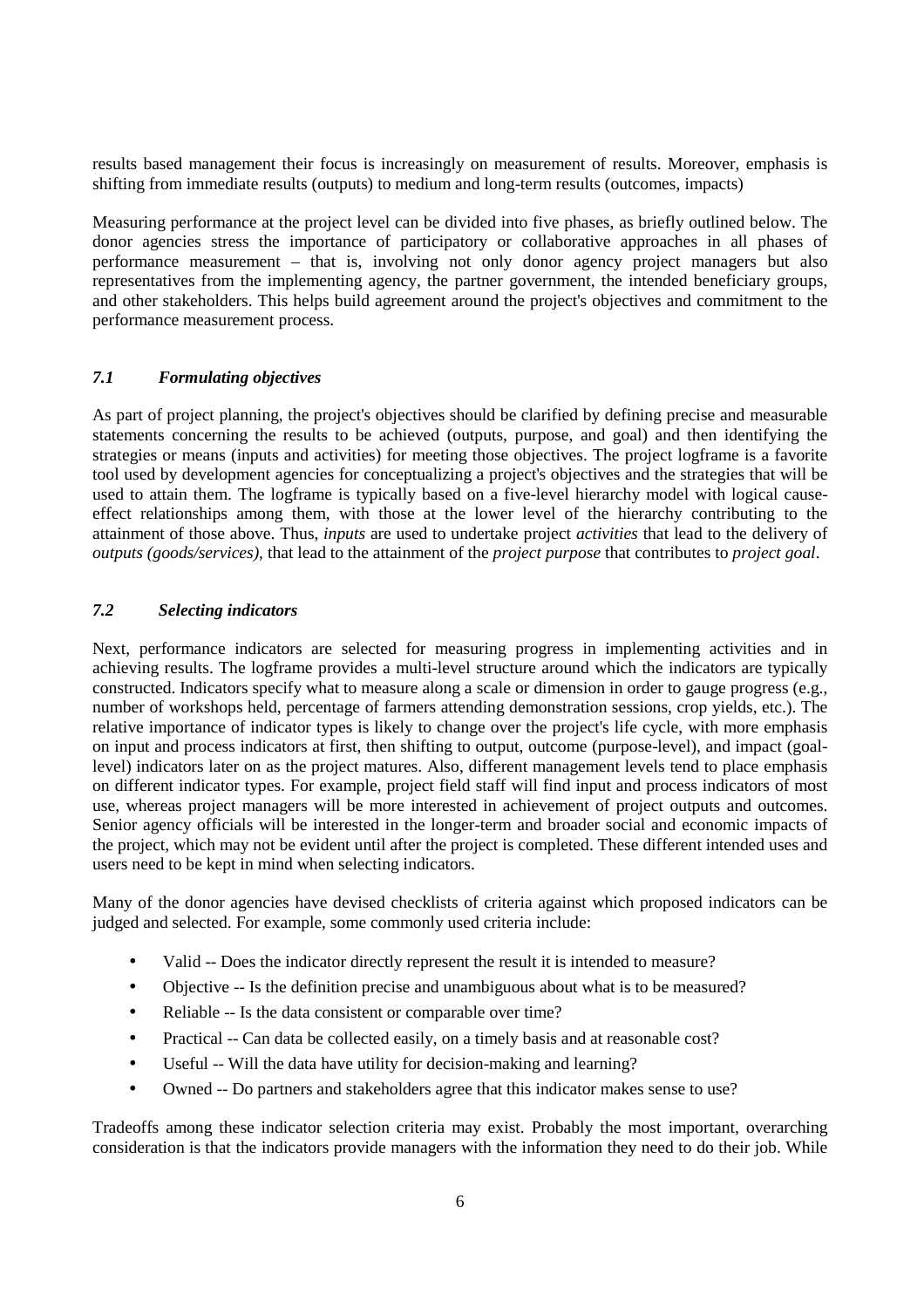indicator data should be of sufficient quality to be credible and ensure the right decisions are made, it also needs to be practical - timely and affordable. The number of indicators selected should be limited to the minimum needed to adequately capture the key dimensions of a result. Keeping the performance measurement system simple will avoid overburdening managers and staff with unnecessary data collection responsibilities.

## *7.3 Setting targets*

Once indicators have been identified, actual baseline values should be collected for each indicator, before the project activities get underway. This will be important for gauging whether progress is being made later. Often agencies also set explicit targets - that is, a particular value for an indicator to be accomplished within a given timeframe (e.g. contraceptive prevalence rate will be increased to 65% by 2003.) Targets help clarify exactly what needs to be accomplished by when. It represents a commitment and can help orient and motivate project staff and mangers to the tasks at hand.

A natural tension exists between setting targets that are high enough to make project managers and staff stretch to achieve them, and yet low enough to be realistic and achievable. If they are set unrealistically high and unattainable, confidence and credibility will suffer and may even set in motion perverse incentives to hide or distort the figures. Any information that helps to ground a target setting exercise and ensure its realism is useful. For example, it is useful to establish a baseline, identify historical trends, seek implementing agency staff and customer views, survey expert opinion about what is possible, review research findings, or identify benchmarks (i.e., compare what results have been achieved by similar projects with a reputation for high performance).

## *7.4 Monitoring performance (collecting data)*

Once indicators have been selected, baselines established and targets set, actual data for each indicator is collected at regular intervals. It may be useful to distinguish between two types of performance monitoring:

- Implementation monitoring involves the frequent, on-going recording of data on project operations -- e.g., tracking funds and other inputs, and processes. It involves keeping good financial accounts and field activity records, and frequent checks to assess compliance with workplans and budget.
- Results monitoring involves the periodic collection of data on the project's actual achievement of results – e.g. its short-term outputs, medium-term outcomes, and long-term impacts. This type of monitoring demonstrates whether a project is moving towards its objectives.

Project managers have found it useful to prepare performance monitoring plans to record key aspects of data collection, such as providing definitions for each indicator, source and methods of data collection, frequency/schedule for collection, and assignment of responsibility for collection.

Some common patterns in data collection approaches can be observed to vary according to different levels of the project logframe hierarchy. These common patterns include typical variations in data collection sources/methods, frequency of collection, and assignment of responsibility. As one moves to higher and higher levels of the logframe hierarchy, there is the tendency for data collection efforts to become more expensive, time-consuming, and technically complex. Also, there is a tendency for data collection efforts to be conducted less frequently. The placement of responsibility for data collection also tends to shift from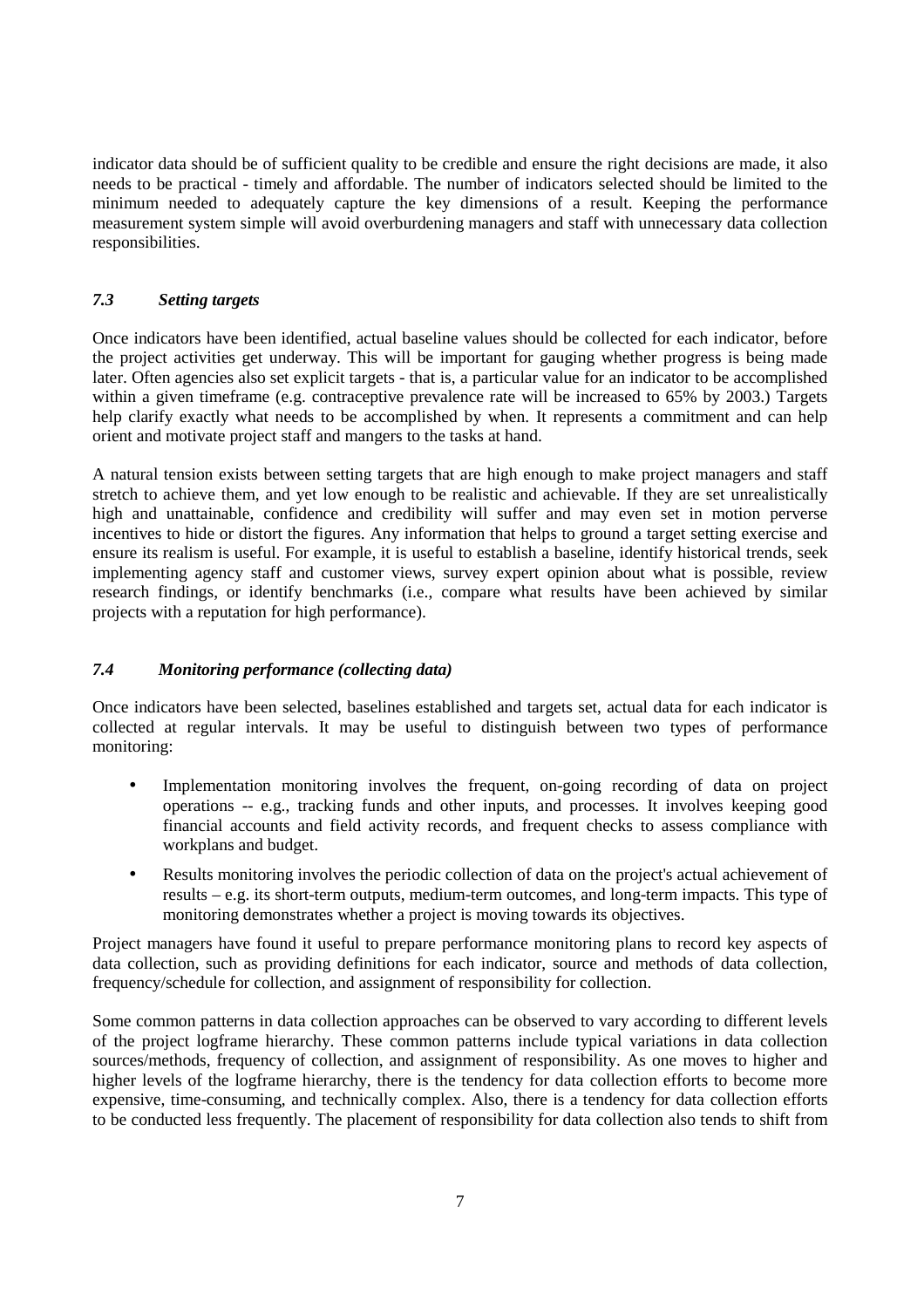the implementing agency at the lower levels to the donor agency and/or to the partner government at the higher levels.

Data on project inputs, processes, and outputs are generated mostly by project staff and are based on simple reporting systems updated frequently. Data on outcomes are generally collected periodically (e.g., annually) from low-cost rapid appraisal methods, mini-surveys or consultations with project clients. Measuring impacts usually require conducting expensive sample surveys or relying on already existing data sources such as national surveys, censuses, registration systems, etc. Impact data are usually only collected every few years or at the project's beginning and end (or ex post). Data collection at the higher levels -- especially at the impact level – is often considered beyond the scope of the implementing agency's normal responsibility. Donor agencies will need to make special arrangements with partner country organizations with data collection expertise for conducting or adding-on to planned surveys. Since several donor agencies working in the same sector may share needs for similar impact-level data, it would be useful to consider co-ordinating or jointly supporting these data collection efforts, to avoid duplication of effort and to share costs. Moreover, to ensure valid and reliable data, supporting capacity-building efforts may be called for as well.

At what level should the focus of performance monitoring be placed? Concentrating on just one level of the logframe hierarchy may have unintended, even dysfunctional, consequences. For example, concentrating only on the output level may result in "doing the wrong things well". Concentrating only on higher outcome and impact levels may lead to lack of basic monitoring information about project activities and services, and result in poor implementation. The answer appears to lie in taking as comprehensive and balanced an approach as possible, within practical limits. Developing a more comprehensive performance monitoring system that recognizes the need for performance information at various levels is least likely to lead to distortions. Moreover, as already discussed, different stakeholder groups and management levels will have varying interests in these levels of results, so satisfying everyone means having a comprehensive system. On the other hand, there may be some tradeoffs between developing a system that is comprehensive, versus the need to keep the system relatively simple and avoid overburdening capacity and drawing resources away from other necessary functions.

## *7.5 Reviewing and reporting performance data*

Project performance monitoring data is periodically reviewed and reported by project management. These reviews typically involve a simple analysis of project effectiveness in achieving its targets, by comparing actual results with planned results. However, analysis of performance monitoring data may address a broad variety of issues. For example:

- Economy -- the relationship between costs and physical inputs.
- Efficiency -- the relationship between costs and outputs.
- Productivity -- relationships between inputs and outputs.
- Excellence/quality producing high quality outputs.
- Equity extent to which disadvantaged sub-populations have equitable access to results.
- Customer satisfaction how well project outputs correspond to client preferences.
- Effectiveness extent to which results (outputs, outcomes, impacts) are achieved as planned.
- Attribution extent to which outcomes and impacts can be attributed to project outputs.
- Cost-effectiveness relationship between costs and outcomes/impacts attributable to a project.
- Sustainability the capacity for results to extend beyond the formal life of the project.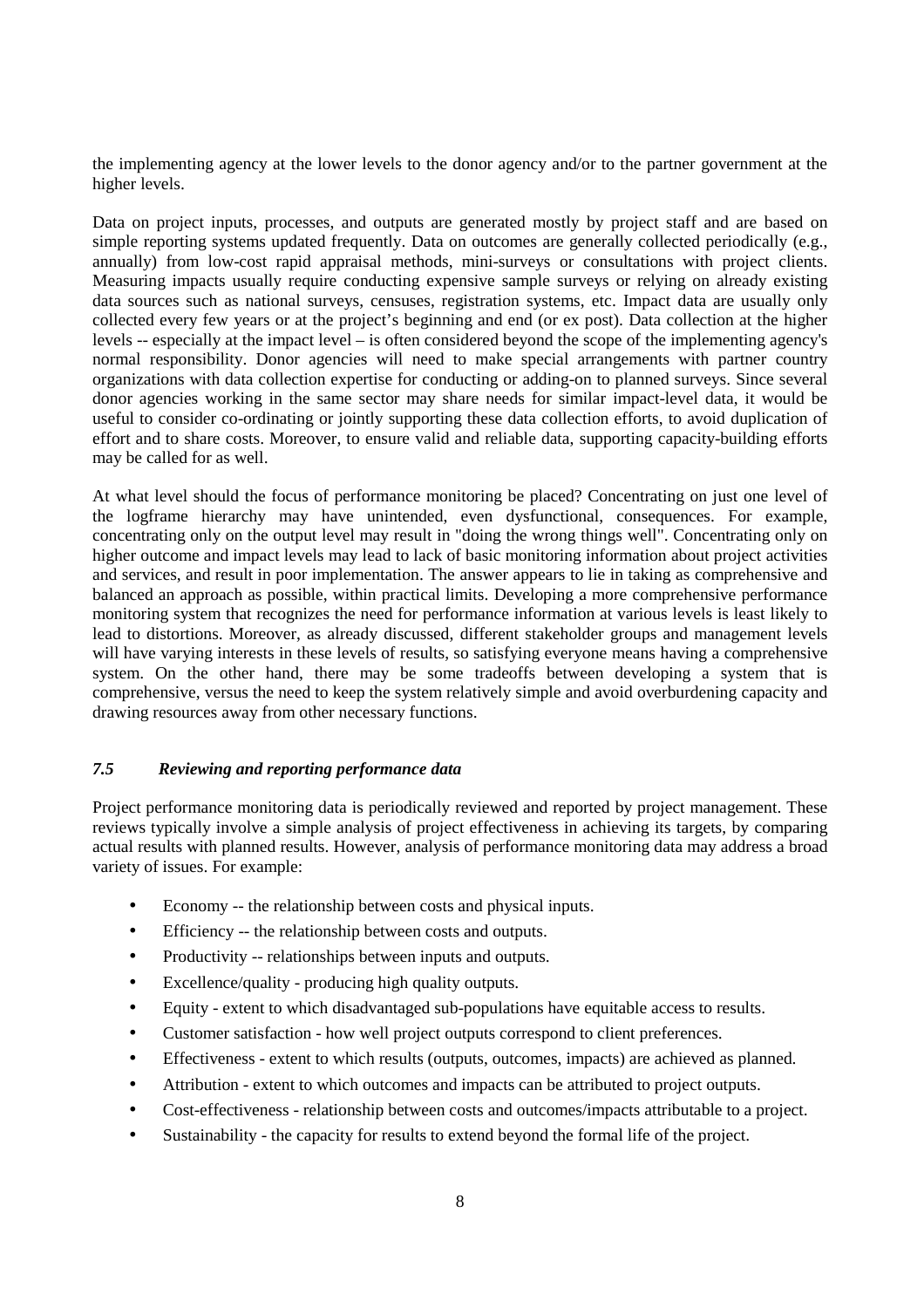• Relevance - the continued appropriateness of a project's results to the needs of the target population, the partner country's national development priorities, and to the donor agency's corporate goals.

Routine performance monitoring and analysis alone may not be adequate for addressing some of the performance issues listed above (e.g., attribution, cost-effectiveness, sustainability), which because of their long-term nature and/or complexity may require special in-depth evaluation studies.

A number of donor agencies have established performance rating systems whereby project managers, drawing on data from performance monitoring systems, judge their own project's performance. This is done by assigning a rating along a scale (e.g., highly satisfactory, satisfactory, unsatisfactory, or highly unsatisfactory) against a number of performance criteria (e.g., effectiveness, efficiency, relevance, sustainability, etc.). These performance ratings are typically reported to agency headquarters in standard reporting formats at specific times, such as at project completion or in annual progress reports. In some agencies, these self-assessments are independently reviewed or audited to help ensure their credibility. A particularly useful characteristic of project performance rating systems is that they enable consistent comparisons and aggregation across the project portfolio.

Focusing on the project as the unit of analysis for performance measurement has increasingly come under criticism. Limitations of the project logframe include its lack of strategic and long-term focus, and its inappropriateness for dealing with newly emerging country sector-wide programming modes that are jointly supported by numerous development partners.

### **8. Performance measurement at the country level**

A number of donor agencies have recently developed performance measurement systems for broader country programs – usually defined as sets of related projects or non-project activities sharing the same development objective within a partner country. The country program approach is a much more comprehensive and strategic approach to performance management and measurement than the project approach. It focuses on a significant development objective within a country, usually a sector, sub-sector, or a crosscutting objective. Thus, the unit of analysis is not a single project but a whole country program that typically includes many activities implemented by different donor agencies and partner organizations over a relatively long time period.

USAID pioneered this approach during the mid-1990s, abandoning its previous focus on projects and moving towards more strategic and results-oriented country programming approaches as part of its broader reengineering reforms. The UNDP's new results based management system adopts a similar country program model. The World Bank has also recently initiated a more strategic approach to planning, implementing, and monitoring development efforts at the country level, as part of its 1999 Comprehensive Development Framework initiative. This Framework calls on all development partners to make fundamental changes in the way their development operations are conducted at the country level, based on principles of results-orientation, country ownership and participation, partnership, and a shared long-term, holistic vision of development goals.

A conceptual tool that is being used by some donor agencies for strategic planning and performance measurement at the country program level is the *results framework* (also called program logframes, performance frameworks, etc.). A results framework is a graphic display of the strategies necessary and sufficient for achieving a significant or strategic development objective in a developing country. The results framework relies on objective tree concepts, and diagrams the logical cause-effect relationships between various partners' activity outputs at the bottom, intermediate results or outcomes in the middle,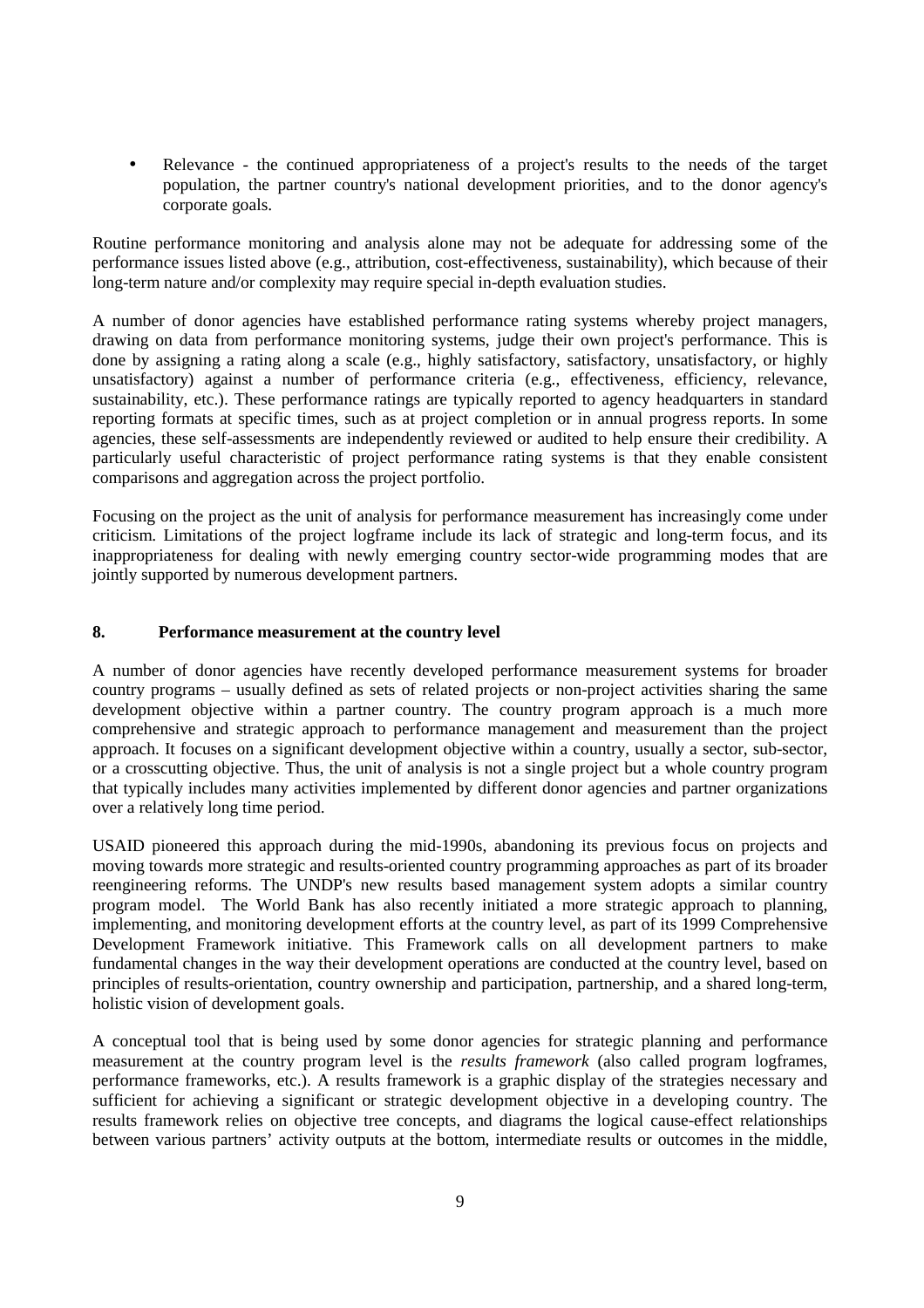and the strategic development objective at the top. Thus, it embodies the development hypotheses underlying multiple partners' harmonized strategies for achieving a shared development objective. Results frameworks should be developed via collaborative processes, ideally under the leadership of the partner country government, and involving all donor agencies and other development partners (including civil society and private sector) that are working towards a shared development objective.

Results frameworks are useful as strategic planning and management tools. They help identify what program strategies are necessary and sufficient to achieve a significant development objective, and then enable collaborating partners, working in harmony, to sort out their individual responsibilities or contributions to the overall strategy. This can help a donor's operating units to better focus and concentrate their country assistance activities into a few program strategies for which they have taken responsibility, rather than just have a diverse portfolio of seemingly unrelated projects. The country development objectives and intervention strategies selected by an operating unit usually have to be in line with the donor agency's overall corporate goals and areas of comparative advantage. They should also, of course, be aligned with the partner country's development goals and reflect a rational division of labor among various partners.

The results framework is also a performance measurement tool --- providing a structure for measuring and monitoring progress towards the achievement of those results for which various partners (including donor operating units) are responsible. Performance data from the monitoring system is used to alert managers when actual results are not meeting targets as planned, indicating the need for corrective adjustments to be made in relevant projects or other activities. It may be useful to occasionally supplement more routine reviews of the performance monitoring data with complementary strategic, program-wide evaluations that assess the relative effectiveness of various strategies and activities for achieving the development objective. A number of donors are increasingly conducting such strategic evaluations; for example the World Bank's country assistance evaluations and country sector impact evaluations. Conducting such country sector program evaluations jointly with other partners has obvious advantages, and is being piloted by members of the DAC Working Party on Aid Evaluation.

Whereas the project approach puts equal weight on monitoring all elements of the logframe hierarchy, and may even traditionally have favored implementation monitoring, the country program results framework puts the higher-order development objective and intermediate outcomes at center-stage. It is less concerned with defining the individual project means (inputs/processes) and outputs, and much more concerned with measuring and achieving the higher-level results. The shift from individual projects to broader programs also implies a different time-frame dimension, freed from the confines of a single project's life cycle. By focusing on country level development objectives and intermediate outcomes, the timeframe now becomes longer-term, outliving the comings and goings of individual project activities.

Individual project activities tend to be less well defined in this approach, allowing for more flexible designs and experimentation, rather than rigid "blueprint" approaches. Moreover, in some agencies, headquarters no longer approves projects. Instead, authority is delegated to operating units in the field so they can shift course mid-stream if results monitoring information indicates certain activities are not working well.

A potential danger with this approach is that by concentrating on the higher-order results, their linkages with project activities may become overly vague or disconnected. Moreover, activity implementation monitoring may be ignored. It is suggested that those adopting the country program approach take time to clearly align their individual project activities into the overall results framework.

This country program level approach puts a premium on partnerships and more collaborative efforts, since achieving a strategic, long-term development objective is clearly dependent on the activities of many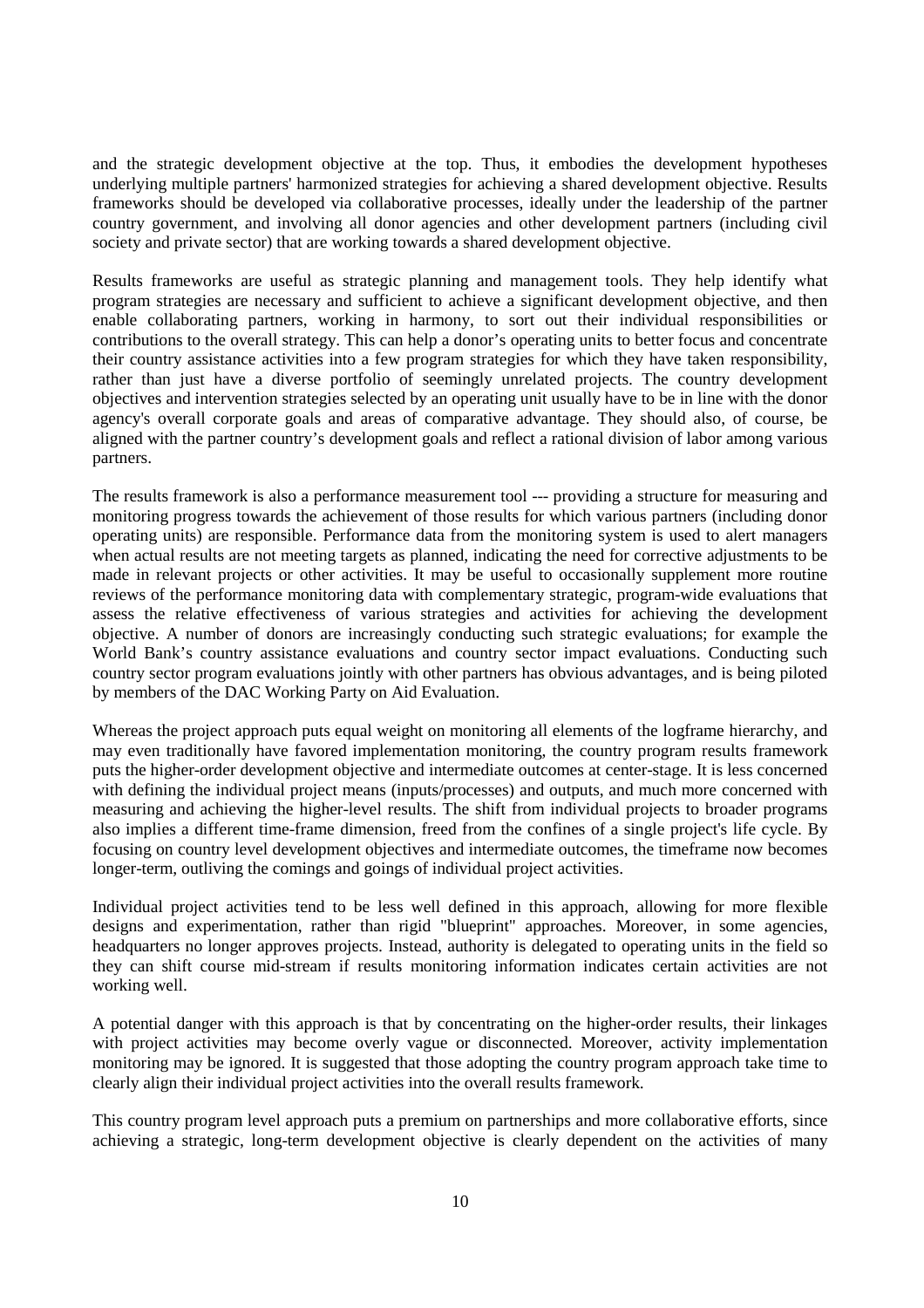development partners -- e.g., the partner countries' government agencies, private sector and civil society organizations, and various donor agencies. Tools such as the country program results framework and related program performance monitoring systems should be particularly well suited to new modes of development co-operation. For example, the emerging medium-term expenditure frameworks and sectorwide programming approaches that are based on country ownership and partnerships focused on achieving shared development objectives.

While this approach holds considerable promise, its actual use has often fallen short of its potential. Donor agency operating units still often develop country program results frameworks and related monitoring systems in relative isolation and from their own agency's perspectives. While there is typically some limited participation by their implementing agency partners and stakeholders, the focus is usually on the agency's own programs and strategies, rather than placing equal focus on all relevant partners' programs. Country-level results frameworks work best when developed jointly, in a collaborative fashion. However, a number of constraints prevent greater participation and joint efforts, including the time- and resourceintensity of co-ordination, differing donor agendas and the concerns over sharing "control", and the difficulty of harmonizing diverse frameworks, methodologies, indicators and terminology being promoted by various donors.

### **9. Performance measurement at the agency level**

Largely driven by domestic public pressures and government-wide legislation for annual reporting on agency performance, the donor agencies are clarifying their overall goals and seeking ways to summarize their achievements vis-à-vis those goals. Measuring and reporting on results at the agency-wide level poses a significant challenge for the donor agencies. As already discussed, they face a number of obstacles in attempting to aggregate results, complicated by the special nature of development co-operation efforts.

All of the donor agencies reviewed have recently developed and issued policy papers or strategic plans that clearly articulate their agency's overall mission and the key development goals or priority areas on which they will concentrate. Most of these corporate-level goals are sector-oriented (e.g. better education, improved health, good governance) although some may be crosscutting thematic concerns (e.g. gender equality, partnerships) or internal management efficiency goals. These statements about agency goals serve to articulate to external audiences what the overall aims of the development assistance program are, and provide a framework or structure for gathering and reporting data on overall agency performance or results achieved. Demonstrating results is viewed as important in an era of declining aid budgets, increasing competition for funding, and growing public scepticism about the effectiveness of development aid. Clarifying agency-level goals has also been useful as an internal management tool for strategic planning - that is, for focusing and concentrating the agencies' assistance portfolio and resources within priority goal areas. Agency country offices in many cases have been asked to align their country development objectives and assistance programs/ projects within the new agency goal structures.

In some cases, agencies have elaborated their key corporate goals into several sub-categories, forming a multi-level framework or hierarchy of objectives. These multi-level strategic frameworks serve to clarify even further what development goals the agency seeks to contribute towards and how it intends to contribute. The hierarchies serve as detailed structures for measuring and reporting on agency results at several levels. For example, a typical three-level hierarchy structure might include agency goals, sub-goals, and supporting program approaches. Some agencies have found it useful to present their strategic frameworks as graphic diagrams or visual displays, using objective tree concepts.

Collecting data for agency-wide performance assessments and reporting takes place from two basic sources; i) from existing international sources (databases) that maintain global and country level statistics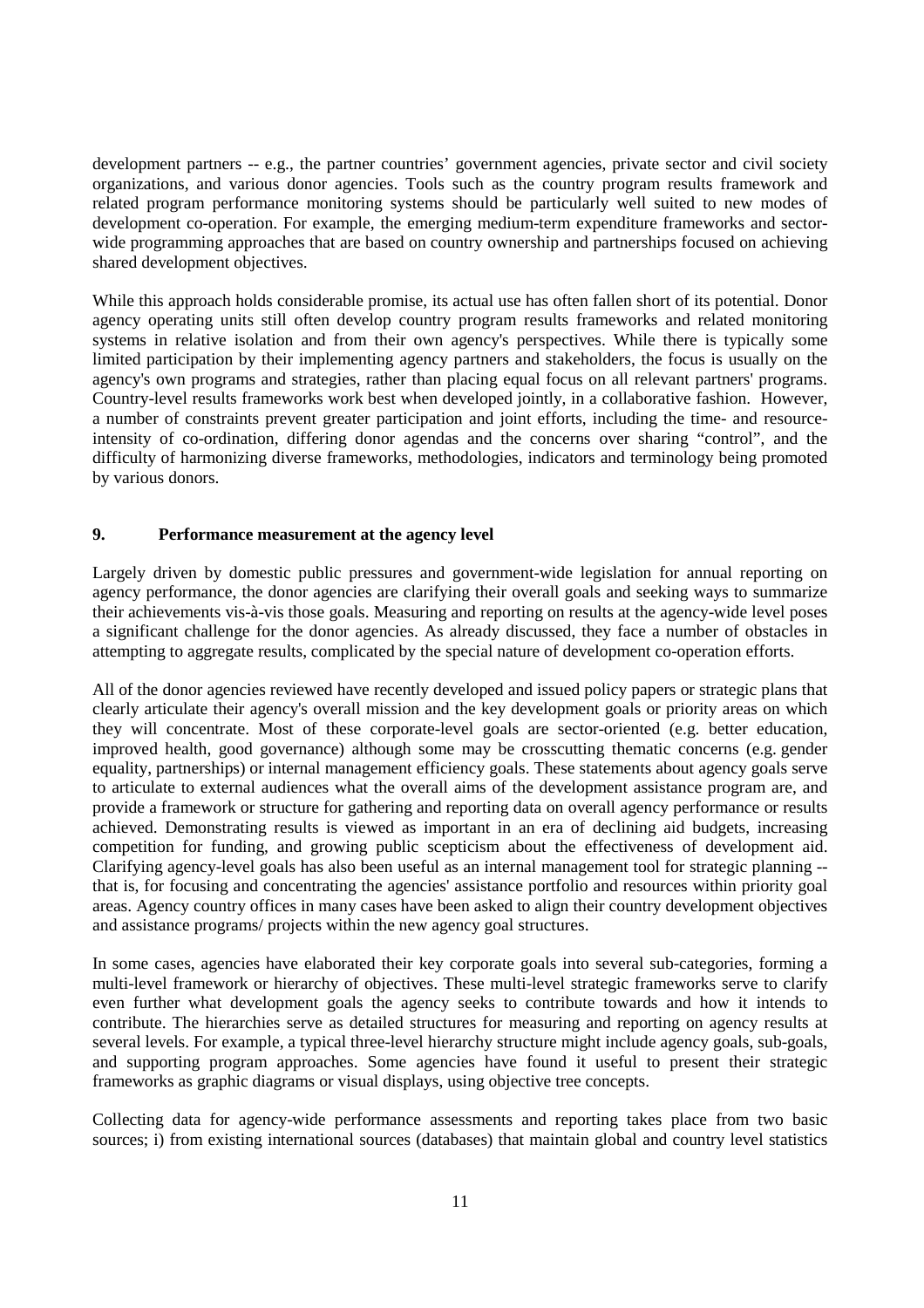on sector development trends, and ii) from the project/program performance measurement systems maintained by the agency's country operating units. Some agencies also integrate findings from a third source -- evaluation reports. In most cases, these data are entered and stored in automated, central agency databases to facilitate agency-wide analysis and reporting. Computer databases and software programs facilitate data sorting, aggregation, statistical analysis and graphic presentation of results. They can greatly aid the work of analyzing large amounts of performance and results data across project or program portfolios. Findings from these agency-wide analyses of aggregate project/program performance and results data are usually reported to stakeholders in annual performance reports.

Development agencies have a number of basic options to consider for aggregating or summing up performance and results achieved at the agency-wide or corporate level. At the two extremes -- project outputs and country-level sector statistics -- aggregation of indicator data may be relatively easy. But in the case of outputs, the question "so what?" may be raised. With country level statistics, it is rarely possible to credibly link changes to a single agency's interventions, especially on a year-to-year basis. In the middle are project outcomes, which should be more significant than outputs, yet should be more clearly attributable to agency activities than national statistical trends. The problem here is that often there is great diversity in project/program outcomes and in their performance measures, so aggregation using comparable standard indicators is often not possible. Some agencies have overcome this by developing rating systems that score a project's (or program's) performance in meeting its intended outcomes and then sum the performance rating across the portfolio – e.g., the numbers and percentages of projects/programs that were successful or unsuccessful in achieving their targets.

Three basic options for aggregating results (including their pros and cons) are discussed below.

- I. *Selecting the project/program output level for agency-wide reporting on results.* Outputs of projects (such as number of units of goods and services delivered or numbers of beneficiaries/clients reached) are generally easily collected and available annually. Moreover, outputs are relatively easy to sum up across similar types of projects. For development agencies with fairly centralized structures and a standard set of project outputs (goods/services) across country settings, this approach may be feasible. Danida is taking this approach, and has developed guidelines with standard output-level indicators for comparable types of projects within each of its major sectors. For agencies that have highly decentralized structures and great diversity in project types or approaches (e.g., USAID, UNDP), summing across project outputs may not be quite that easy. Another advantage of selecting the output level for agency-wide aggregation and reporting is that these results are easily attributable to an agency's projects/programs. However, reporting at the output level will only be valuable to the extent that the intended external stakeholder audiences will be impressed with this level of results. If the response is "so what?" then summing and reporting on outputs may be of limited value in terms of defending the aid program.
- II. *Selecting long-term country development trends data for agency-wide reporting of results.* Another option for reporting on results achieved at the corporate level is to report on long-term social and economic changes at the country sector level using international statistical data, which have some measure of comparability across countries. Advantages of this approach include its appeal in terms of reporting on significant development impacts that matter to stakeholders, (e.g. alleviate poverty, reduce infant mortality, achieve universal primary education) and the ready availability of international indicator data covering many of the sector concerns of the development agencies. On the other hand, there are some serious issues with using this approach, especially in the context of accountability reporting on *agency* performance. Attempting to link and attribute these country-level and global-level development improvements to the activities of a single donor agency is often a wide stretch of the imagination that many will question. Another complication is that performance monitoring and reporting is usually done annually, whereas data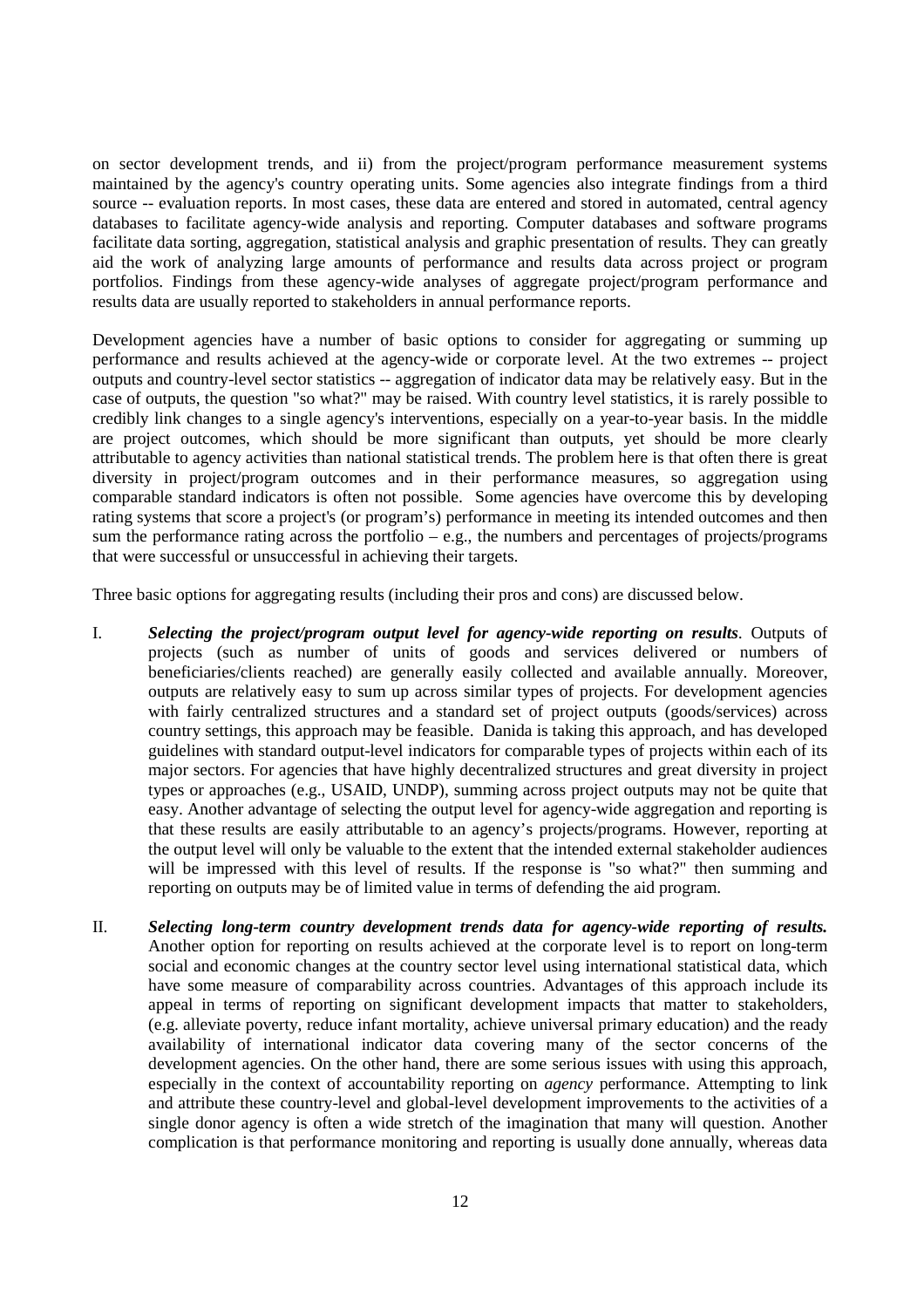on country development trends is often only available at intervals of several years and may not be very current. Moreover, even if data were available annually, the long-term nature of development impacts means year-to-year changes/improvements may not appear significant, and moreover cannot be attributed to current agency activities (due to means-ends lag effects).

III. *Selecting the project/program outcome level for agency-wide reporting of results.* In between project outputs and macro-statistics, there's the level of project or program outcomes for which operating units are often being held responsible. The outcome level is more significant (valued by stakeholders) than outputs, although perhaps not as much as developmental changes at the national level. Moreover, outcomes are more easily attributed to projects/programs than are country-level statistical trends, although not as easily as outputs. Another advantage is that performance monitoring systems at the project/program level are often already established, and thus some data on project/program outcome achievement should be available in most cases. However, a key problem with aggregating project outcomes for agency-wide reporting is the typically great diversity of outcomes and their indicators, especially in decentralized agencies. Without standard indicators of project/program outcomes, direct aggregation is not possible. Some development agencies are now attempting to develop standard outcome indicators for common "program approaches" (groupings of similar projects). Other development agencies are getting around this incomparability problem by devising rating systems that score a project's success in meeting its outcome objectives. The agency can then aggregate across projects/programs within a goal, subgoal, or program approach area with statements like "85% of farmer credit projects successfully met or exceeded their outcome targets". Issues with this approach may include the extent to which standard criteria for making judgements about scores are applied across projects, and the reliability of "self-assessment" ratings especially when managers fear the consequences of poor scores. Moreover, it is uncertain the extent to which stakeholders will find reporting on project ratings satisfying.

None of these options for aggregating results to the agency-wide level appear to be ideal, and the donor agencies face considerable challenges in their current efforts to summarize and report performance at the corporate level. The donor agencies, for the most part, are still experimenting with different options, and may benefit from mixing or balancing the various approaches available. How to best co-ordinate, synthesize and integrate findings from evaluation reports into annual agency performance reports is another issue needing attention.

### **10. The role of evaluation vis-à-vis performance measurement**

The emergence of new results based management systems has raised the issue of how existing evaluation systems fit in. Performance measurement and evaluation are generally viewed by donor agencies as two distinct functions that provide complementary types (and sources) of performance information, both of which are necessary for effective results based management. However, the definitions and distinctions made between the two functions differ from agency to agency, and in some agencies the differences are not clear-cut. However, some common themes emerge, which are summarized below.

Generally speaking, self-assessments by project or program managers, such as annual performance monitoring reports and completion reports are considered an integral part of the performance measurement and reporting system, while evaluations are viewed as supplementary. Key distinctions that might be drawn between performance measurement/monitoring and evaluation follow:

The performance monitoring reports are self-assessments by project or program managers, whereas evaluations are typically conducted by larger evaluations teams, often comprised of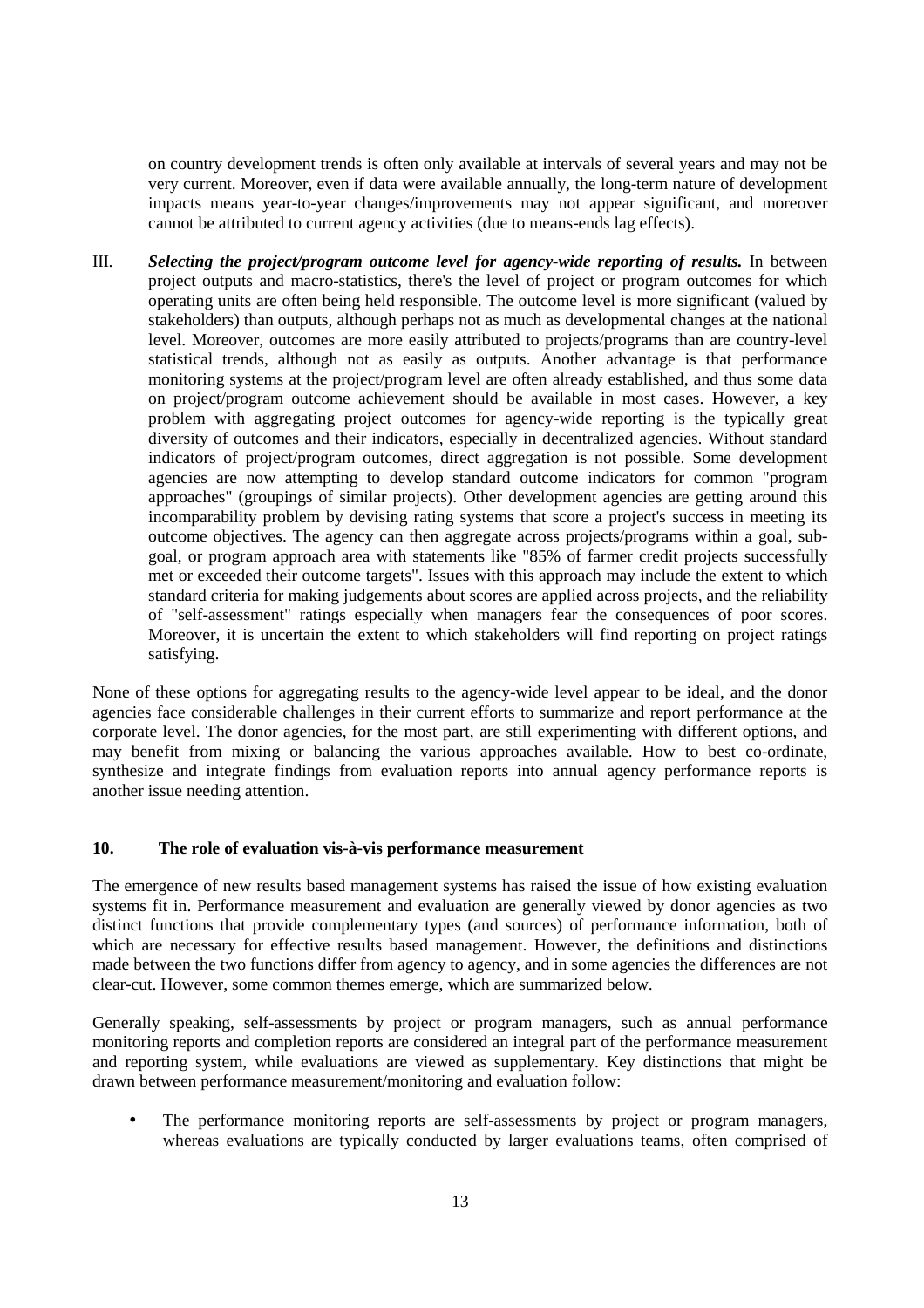external evaluators that can provide an independent judgement about project/program performance. However, trends towards more participatory forms of evaluation in some agencies may make this less of a distinction.

- The performance monitoring reports are typically mandatory for larger projects and thus provide a reasonably complete coverage of the overall project portfolio, whereas evaluations are usually conducted on a much more selective (i.e., occasional, optional) basis for projects or programs of particular interest or concern to management.
- Performance reports involve relatively straightforward presentations of performance data or ratings, following standard, comparable formats that can be easily entered into databases and analyzed across the portfolio. They are meant to provide consistent types of information covering a broad range of performance issues and results, but without great depth of analysis. Evaluations, on the other hand, usually are less standardized, following individual scopes of work. Moreover they tend to focus on fewer performance issues but analyze them in greater depth.
- Performance monitoring reports focus mostly on whether or not results were achieved as planned, whereas evaluations can better explain why and how they were achieved or not. In other words, evaluations seek to analyze and understand the project's or program's context and factors influencing performance.
- Routine performance monitoring can serve as an early warning system to alert managers when there are performance shortfalls. However, they do not assess the causes of the shortfalls nor make recommendations for appropriate management actions, as do evaluations.
- While performance monitoring tends to emphasize quantitative indicators, evaluations often rely on qualitative methods (such as the rapid appraisal techniques), which are better for understanding context and making recommendations.
- Because of timing as well as the need for more in-depth analysis, some performance issues, such as long-term impact, attribution, cost-effectiveness, and sustainability, can probably be better addressed by evaluation than by routine performance monitoring reports.

Thus, evaluations and performance measurement/monitoring can be viewed as distinct but complementary functions. Both are management tools. Both are important sources of performance information that together can contribute to management learning and decision-making processes and to external performance reporting requirements.

While evaluation is increasingly viewed as integral to results based management, some tensions remain. There is some concern within the donor agencies that performance measurement and reporting tasks, often required by government-wide law or executive orders, may be "crowding out" evaluations. That is, they may be competing for the same, increasingly scarce staff time and other resources. Typically, agencies have not been given adequate additional funding and personnel to establish their performance management and measurement systems, while overall agency budgets and manpower have often been on the decline. For example, since the mid-1990s when USAID reengineering reforms mandated the establishment of performance management and measurement systems, the size of USAID's central evaluation office staff and resources has declined considerably. Moreover, the number of evaluations conducted by USAID's country operating units also declined sharply since 1995.

## **11. Key uses of performance information in the donor agencies**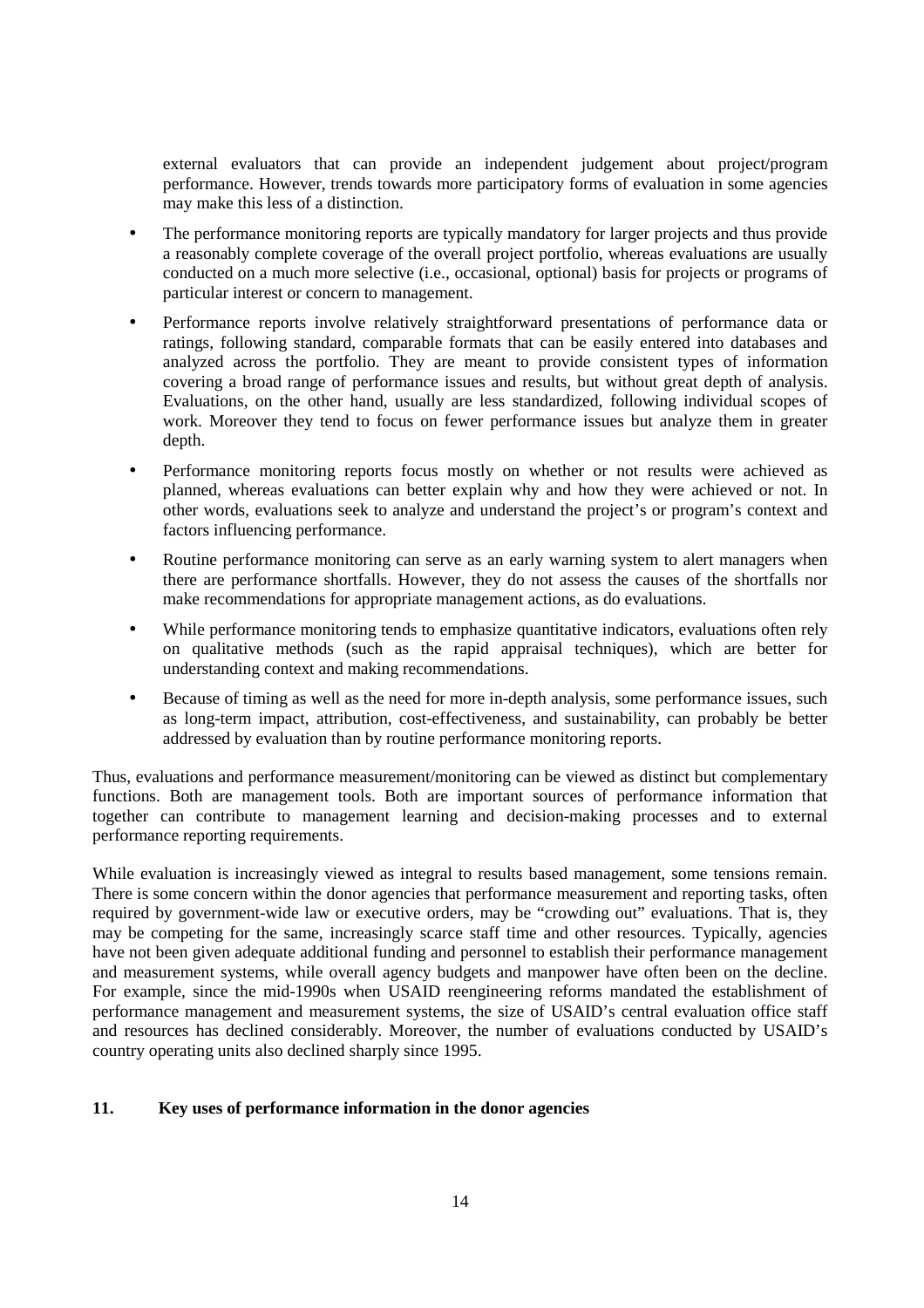In results based management systems, performance information is not collected for its own sake, but for continuous feedback into management learning and decision-making processes that will further improve projects and programs and accelerate achievement of results. In addition to this internal management learning/improvement function, performance information is also used to fulfil several accountability functions. Within the agency, project/program managers and operating units are increasingly being held accountable for achieving and for reporting results to higher organizational levels. Moreover, donor agencies are now being required to report results to external domestic stakeholder audiences (legislatures, oversight agencies, auditors, the public, etc.). Donor agencies also have a special obligation to report on performance to their partners in developing countries. Sometimes these various uses appear to be in conflict with each other, raising the question of how or whether a single performance information system can respond adequately to all needs.

Since most donor agencies are still in the early stages of establishing their results based management systems, especially at the higher organizational levels, their actual experience with using performance information is based on early impressions and typically is not well documented. Performance information (from both performance measurement and evaluation sources) serves two primary aims or uses in the donor agencies as discussed below.

**I. Management improvement (managing-for-results)**: The first major use of performance information is to provide continuous feedback to managers about the results they are achieving, so they can then use the information to improve their performance even more. This use is often referred to as "managing-forresults". Sometimes discussions of this internal management use are further sub-divided into two related aspects or processes -- promoting learning and facilitating decision-making.

- *Promote Learning*. Performance information promotes continuous management learning about what results are being achieved by projects/programs and why -- i.e. what factors are influencing good or poor performance. Improved knowledge is a prerequisite for better decisions.
- *Facilitate Decision-making*. Management's learning in turn facilitates their making appropriate decisions. These may include operational-level implementation decisions, or more strategic decisions such as formulating future agency strategies or allocating agency resources. Continuous performance information about progress towards results and about the factors influencing performance will facilitate good decision-making and timely action. Lessons from experience can help agency managers to continually improve their development assistance projects and programs, and to formulate better policies and strategies. A special type of decisionmaking that performance information is increasingly being called upon to influence is resource allocations across programs and countries.

**II. Performance reporting (accountability-for-results)**: The second key use of performance information is for performance reporting and accountability. Accountability-for-results has several dimensions. One distinction is between external accountability and internal (individual or work unit) accountability. In the case of donor agencies, external accountability involves reporting not only to domestic stakeholders, but extends to development partners. Performance reporting/accountability uses can be sub-divided into the following categories:

• *Accountability to domestic stakeholders*. Donor agencies, like other domestic government agencies, are accountable for achieving and reporting results to their taxpaying public and elected representatives, and to designated central oversight/auditing agencies. The donor agencies reviewed are committed to publishing annual performance reports for these external domestic audiences, transparently reporting on the performance and results achieved by their development assistance programs. Often there are now government-wide legal requirements or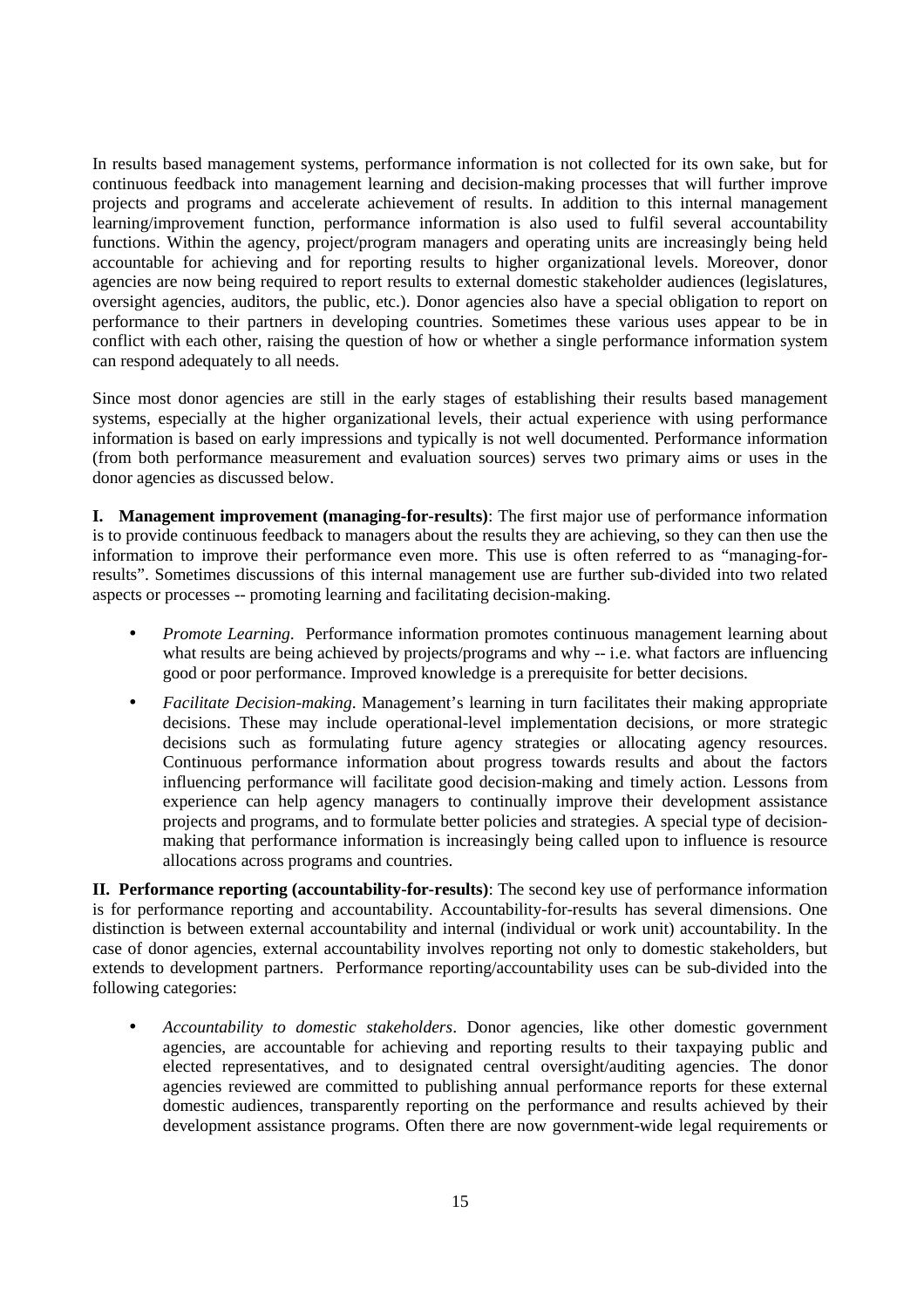executive orders for reporting results, at certain times and in specific formats, which are being audited by oversight agencies.

- *Accountability to development partners*. In addition to being responsible to their domestic stakeholders, the donor agencies are also accountable to their various development partners – e.g., developing country governments, implementing partners, other donors, and ultimately their intended beneficiary groups.
- *Internal management accountability*. Moreover, agency accountability for achieving and reporting results is increasingly being devolved and translated into accountability at lower organizational levels (e.g., operating units, teams, or even individual managers). Several agencies are experimenting with management contracts and personnel appraisal systems that specify what results are to be achieved, when, and by whom. Care needs to be taken to avoid holding units and managers accountable for results that are beyond their control, and to avoid creating perverse incentives (such as distorting performance data, avoiding experimentation and risky projects, etc.).

### *11.1 Potential tensions between uses*

As experience with using performance information grows, the potential for tensions or tradeoffs between its two primary intended uses (management improvement versus accountability reporting) is emerging. From a management improvement perspective, one challenge of results based management has been to shift focus from inputs to outputs and from outputs to even higher outcomes and impacts. Not only is it important to know what results are being achieved at these different levels, but also to understand the cause-effect linkages between them -- e.g., why an activity is successful or not, which approaches work better, and under what conditions or contexts. An audit/accountability mentality, however, may ironically shift focus back down to outputs, which can be more easily attained and attributed to agency activities, and for which data can be easily collected on an annual basis. Managers have relatively greater control over outputs and thus are understandably more comfortable with being held accountable for this lower level of results than for outcomes or impacts over which they have less influence. Moreover, outcomes and especially impacts are longer-term changes that may not show improvements quickly or annually. Since performance reporting is conducted annually, this is encouraging managers to search for lower-level results to report, which would show changes faster. Moreover, there is a growing concern among auditors/oversight agencies with attributing results to particular agency interventions. Since demonstrating attribution becomes increasingly difficult for higher-order outcomes and impacts, this also acts to encourage managers to focus and report at lower results levels. Furthermore, accountability reporting tends to emphasize measuring what is being achieved (and comparing it to pre-set targets), rather than analyzing why or how it is being achieved. In contrast, a management improvement/learning approach is equally concerned with analyzing the context and factors influencing performance, and with drawing lessons for improving performance. Generally speaking, accountability tends to be backward-looking and often focused on fault-finding, whereas learning/management improvement takes a more positive and forwardlooking perspective.

Accountability reporting versus management improvement uses also implies different data collection and analysis approaches. For example, concerns over attributing outcomes and especially impacts to specific agency interventions imply highly rigorous designs and data collection methods. It also implies extensive attention to data quality, validity and reliability, and to independent verification. On the other hand, a management improvement approach would tend to emphasize more rapid and low-cost data collection/appraisal techniques, with data of sufficient quality for decision-making needs but not necessarily up to standards required for social science research. Moreover, it would favor a self-assessment approach to ensure management's ownership and a first-hand learning experience, and also would encourage more participatory methods and stakeholder involvement. In contrast, an audit/accountability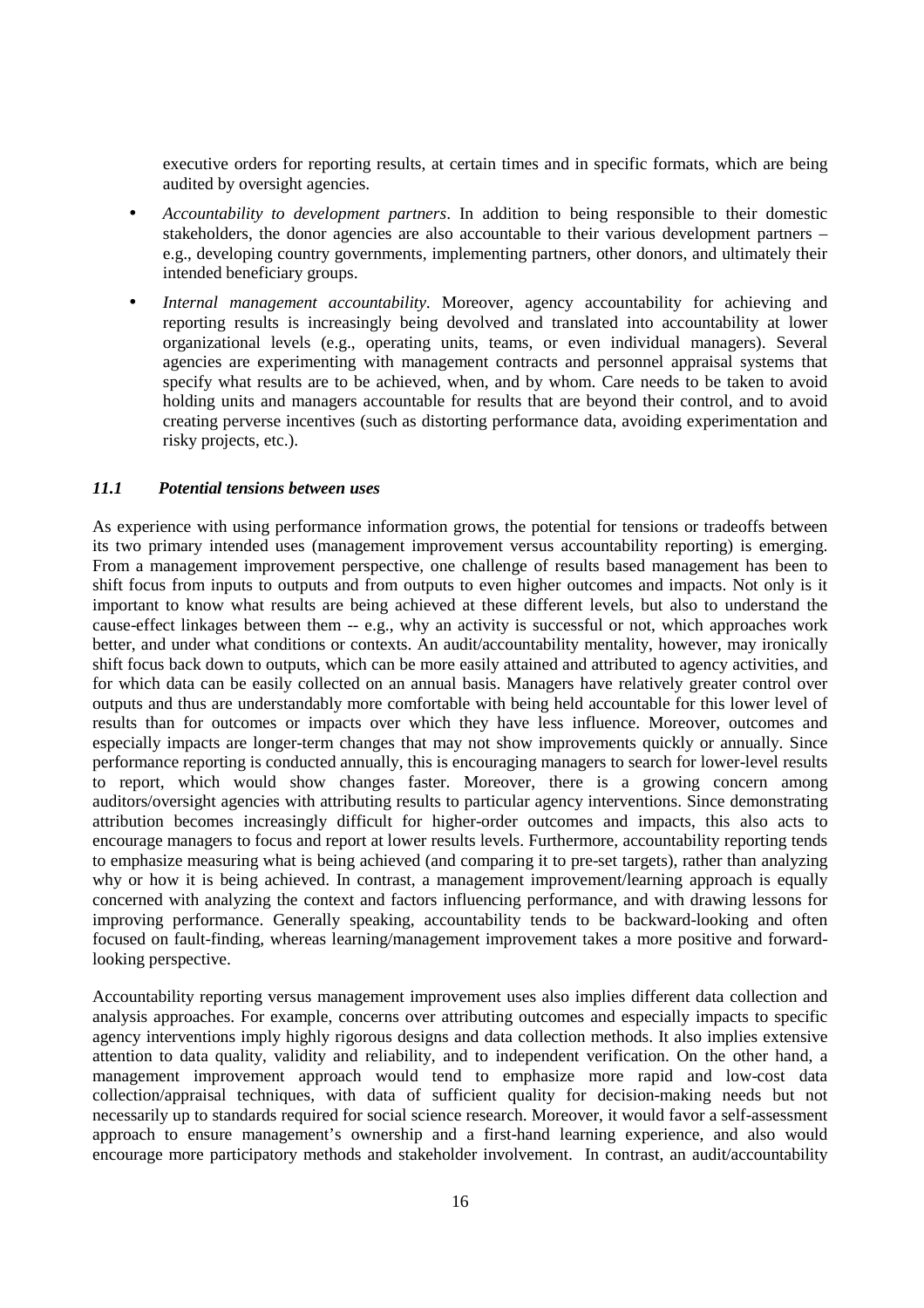approach might either call for more independent assessments or for a system of spot-checks, reviews and verification of management self-assessments.

Finally, these two intended uses may influence agency management's behavior differently. While a managing-for-results focus would tend to encourage risk-taking, experimentation and learning, there is a danger that an emphasis on accountability-for-results might encourage more conservative or risk-averse behavior (e.g., avoiding potentially risky projects, focusing on lower-level results, setting easily attainable targets). Thus, these two aims or uses may work at cross-purposes. How a donor's managerial system resolves these tensions will send strong signals, affecting the organization's cultural values and behaviors. In other words, how performance information is used can strongly influence the behaviors of managers.

These conflicting aims present a dilemma for donor agencies, as it does for other government agencies implementing results based management. Both primary uses need to be kept in mind when establishing performance measurement and evaluation systems. To the extent possible, the systems will need to address both uses and mix or balance data collection and analysis approaches to satisfy both interests. For example, an independent series of central impact evaluations might be undertaken to address auditors' concerns about accountability and attribution, while managers in the field might be encouraged to conduct selfassessments employing more rapid appraisal and participatory techniques.

These tensions may be resolved to some extent by thinking about accountability in a new way. The old "command and control" view of accountability, holding managers responsible for achieving specific results, could give way to a newly emerging view *of shared accountability* based on partnerships. Under this new paradigm, managers might be held accountable for working with partners to achieve higher-order results, for learning from failures, and for continually using performance information in their decisionmaking processes. In other words, they would be held accountable for forming partnerships, for learning and for managing-for-results, rather than for achieving specific results, especially those out of their control.

It may be worth mentioning at this point a few refinements. For example, the use of performance information in resource allocation is included under the internal management improvement category because it involves a decision-making process. However, the resource allocation use is really rather different from the management learning/improvement function that takes place at the project/program level. These functions typically involve different users, for different purposes, with different motivations and perspectives. The former is more concerned with what happened in terms of results, whereas the latter is more concerned with why. The former employs a more ex post, summative approach, while the latter puts more emphasis on learning while a project/program is ongoing. The resource allocation use, while internal to the agency, is external to line management, and an element of defensiveness or even hostility can creep into the dialogue.

Another potential conflict among performance information uses is more unique to the donor agencies. Donor agencies are accountable not only to domestic stakeholders but also to the partner country stakeholders. To the extent that donor agencies' performance measurement and reporting systems may vary considerably from one to the next, partner country governments will have to deal with trying to coordinate, compare and make sense of widely different donor agency approaches, frameworks, indicators, data, terminology, etc. Greater harmonization among donor agencies of their performance measurement and reporting systems, particularly at the country level, would lessen the burden on partner country organizations. However, the extent to which this can be accomplished may be limited given the variation in government-wide performance reporting systems that have evolved in different OECD countries that may dictate the donor agencies' approaches.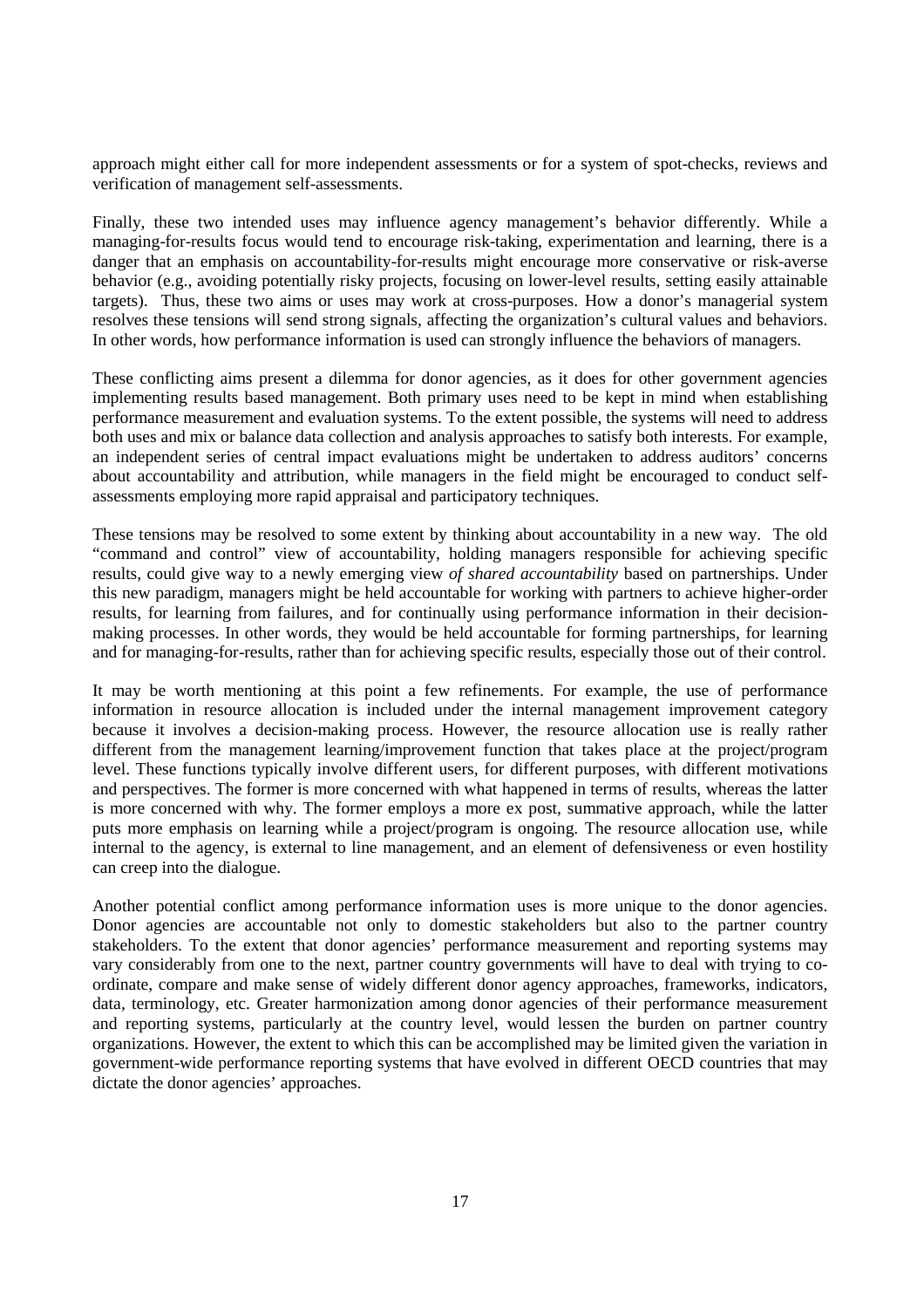## **12. Conclusions, lessons and next steps**

This final section offers some concluding remarks about the state-of-the-art of results based management and remaining issues or challenges facing donor agencies. Also provided are some preliminary lessons being learned regarding effective practices for establishing results based management systems. Plans for a second phase of work on results based management (agreed to by the Working Party on Aid Evaluation at their meeting on 10-11 February 2000) are also briefly outlined.

#### *12.1 Some conclusions and remaining challenges*

The OECD countries are increasingly facing "aid fatigue" and there are growing pressures on donor agencies to show development results. This is part of a much broader trend within the OECD countries to reform their public sectors to make them more effective and performance-oriented. Stakeholders want and expect the donor agencies, like other domestic government agencies, to be accountable for and report on results accomplished with taxpayers' money. In response, many donor agencies have been establishing performance measurement and management systems to complement their more traditional monitoring and evaluation systems.

Donor agencies face special challenges in developing effective performance measurement and management systems that are different from, and in some ways may be more difficult than, the challenges faced by most other domestic agencies. For example, donor agencies must work in many country settings and across many sectors. Their products and services are often more diverse and finding comparable indicators that can be aggregated across programs and countries is difficult. Moreover, donor agencies typically are not just doing simple service delivery, where results are relatively easy to measure, but instead do a lot of institution capacity-building and policy reform, which are less easily measured. The donor agencies' performance measurement systems are also constrained by their dependence on the typically weak institutional capacities of their partner countries for collecting results data.

Progress and experience with results based management systems differs considerably from agency to agency. Some donor agencies reviewed (e.g., USAID) have accumulated nearly a decade of experience with implementing performance measurement and management systems. However, most are still in early stages of developing their systems.

Generally speaking, most donor agencies have a tradition of monitoring performance and using such information at the project level. However, most emphasis has previously been on monitoring project *implementation* performance -- that is, with tracking inputs, activities and processes. With the introduction of results based management, however, there has been a shift in emphasis to monitoring project *results* – that is, outputs, outcomes and impacts. There are differences among donors in terms of the level of results emphasized. Some donors (e.g. USAID) have focused mostly on monitoring higher-order outcomes and impacts, while others (e.g. Danida, AusAID) have at least initially focused their systems on tracking immediate project outputs. A challenge for donors will be finding the time and resources to "do it all"- that is, balance project performance monitoring needs at all logframe hierarchy levels, without overburdening the monitoring system or having it displace evaluation or implementation activities.

Some donor agencies are also beginning to develop performance measurement and management systems at higher organizational levels – above the traditional project level. USAID has perhaps the most experience with establishing systems at the country program level, although there are significant efforts going on in other donor agencies as well. For example, the World Bank's Comprehensive Development Framework, piloted in twelve developing countries, provides a useful organizing framework for how development partners ought to conduct development efforts at the country level. Working at the country program level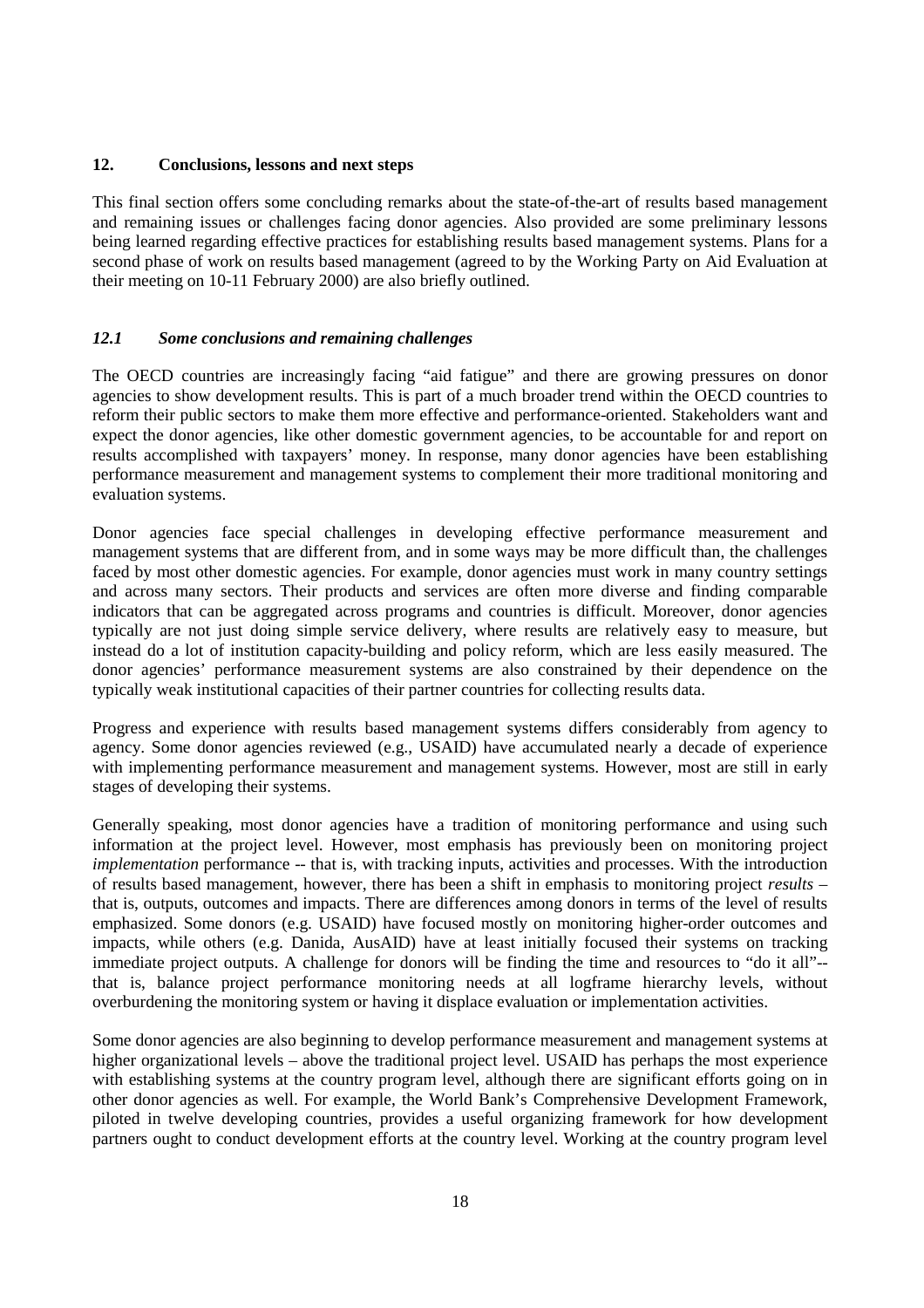implies following principles of partner country leadership, participation and partnership among development partners, and a shared development strategy and results-orientation. The country program approach to performance measurement and management is particularly well suited to newly emerging modes of assistance such as joint sector-wide programming. While most donor agencies support these principles as policy, there are numerous constraints that still limit the extent of their actual practice.

All the donor agencies reviewed are now feeling pressures to report annually on agency-wide results to their external domestic stakeholders and taxpaying public. In some cases, such reporting is now a government-wide requirement under law or executive order. Thus, performance measurement and reporting at the overall agency or "corporate" level is becoming an urgent priority. Efforts to measure and report on performance at these higher organizational levels raise the twin challenges of *aggregating* and *attributing* results. *Aggregating* results refers to how the donor agencies can best "add up" or summarize their results from lower organizational levels – i.e., from projects or country programs -- to agency-wide, global levels. *Attributing* results refers to convincingly demonstrating that they are the consequence of an agency's interventions and not of other partners' efforts or extraneous factors. Attributing results convincingly becomes more difficult as one moves beyond immediate outputs to intermediate outcomes to long-term impacts. Moreover, it becomes progressively more difficult as one moves from the project level, to the country program level, and ultimately to the global level.

Domestic stakeholders may be asking for inherently conflicting things in agency annual performance reports. Not only do they usually want to hear about results that are developmentally significant, but also about results that can show annual improvements and can be attributed to an agency's own projects/programs. The former implies monitoring higher-order outcomes and impacts while the latter implies tracking more immediate outputs. Moreover, the results data needs to be relatively comparable across projects or country programs, which would argue in favor of choosing the extremes of either impact or output level data, and against selecting intermediate outcome data, which are generally more diverse. Some donors have also tried to enhance comparability of results either by developing menu systems of "common indicators" (i.e., comparable or standard indicators) or by establishing performance rating systems. None of these approaches appears clearly superior to others at this point, and for now donors may be best advised to continue experimenting and mixing these approaches. More work needs to be done to develop methodologies for aggregation and attribution of results that will be convincing and credible to stakeholders but also will be within reasonable levels of cost and effort.

A related challenge is seeking to strike a balance between top-down direction from agency headquarters and bottom-up flexibility for field managers in terms of results reported. Reporting results at the corporate level requires a clarification of overall agency goals and the development of a framework that facilitates measuring and aggregating results globally within these goal areas. Therefore, some direction and structure from headquarters is necessary. On the other hand, there are dangers in designing performance measurement systems too much from the top-down. Unless there is a sense of ownership or "buy-in" by project/program management and partners, the performance data are unlikely to be used in operational decision-making. Moreover, imposed, top-down systems may lack relevance to actual project/program results, may not sufficiently capture their diversity, and may even lead to program distortions as managers try to do what is measurable rather than what is best. Field managers need some autonomy if they are going to manage-for-results. Some operational level flexibility is needed for defining, measuring, reporting, and using results data that are appropriate to the specific project/program and to its country setting. Striking a balance between a headquarters determined structure (needed for aggregating and reporting results) and field unit flexibility (for determining what results are appropriate in a given context) is another key challenge facing donor agencies. Different donor agencies have been approaching this issue differently, with different degrees of centralization.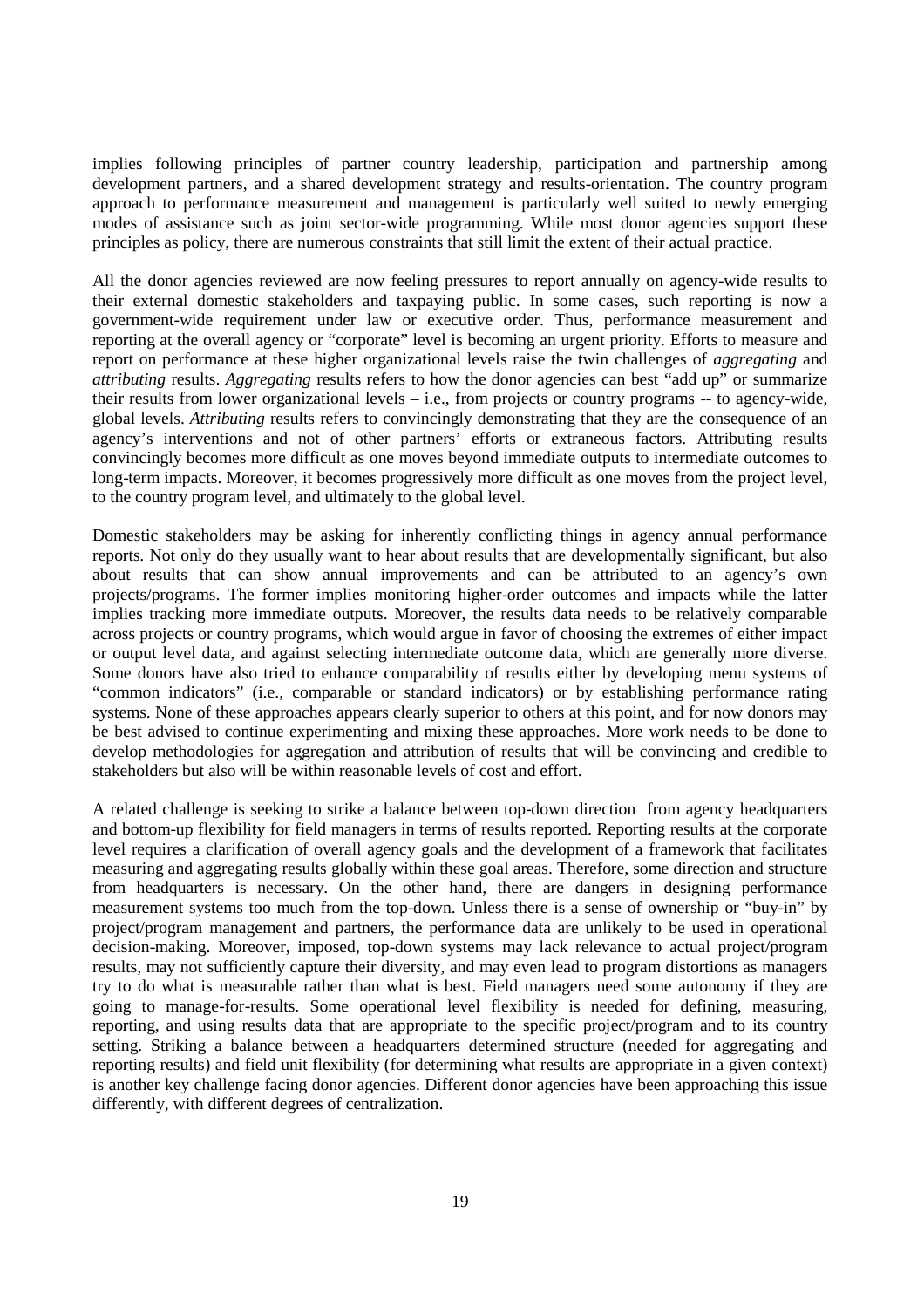The donor agencies (and also OECD public sector agencies more generally) have most experience with implementing performance measurement systems, some experience with reporting performance, and least experience with using performance information for management improvement. In other words, documented examples of the actual uses of performance information in management decision-making processes in the donor agencies are still limited. Also, not much has been written about experiences with specific mechanisms, procedures and incentives these agencies may have adopted to stimulate demand and use of performance information for management learning and decision-making purposes. More attention to these areas and identification of "best practices" would add significantly to the current state-of-the-art.

There is growing evidence that the two primary intended uses of performance management systems – that is, (a) for accountability reporting (i.e., holding an agency and its managers accountable for results), and (b) for management improvement (i.e., learning and decision-making) -- may not be entirely compatible with one. To some extent, they imply focusing on different types of results data and alternative methodologies, and may even influence management incentives and behaviors differently. There is growing concern whether and how results based management systems can simultaneously and adequately serve *both* of these key uses -- particularly when the external reporting function appears to have the greater urgency. Avoiding overwhelming the system with external demands, and keeping an appropriate focus on internal *managing-for-results* uses is yet another challenge facing the donor agencies.

Also worth noting, donor agencies are different from most public agencies in an important way. In addition to the usual accountability to their *domestic* stakeholders and public, donor agencies also have unique responsibilities to *foreign* stakeholders and publics – that is, to the partner developing country agencies and beneficiary groups with whom they work. The types of performance information most suitable for the domestic versus partner country audiences and users may be different, placing additional, conflicting demands on performance measurement and management reporting systems. For example, from a partner country's perspective, the ideal would be for all donors/partners to support a jointly-owned performance measurement system, tailored to the specific country program and context. However, for donor agencies to aggregate and report results across countries and programs, performance information must be comparable rather than country-specific. Moreover, government-wide reporting requirements influence a number of donor agencies' reporting systems, which further constrain their flexibility to co-ordinate at the partner country level.

One of the key decision-making processes that performance information is intended to influence is agency resource allocation. Initially, performance budgeting involves estimating the budget requirements needed to achieve specific planned results (project/program outputs, outcomes, or impacts). However, this may not be as simple as it seems. Because traditionally budgets were linked to inputs or activities, linking them now to results may require changes in financial accounting practices and coding systems. A number of the donor agencies are now making such accounting changes to enable better linking of resources (expenditures) with planned results. Moreover, if the results are *outcomes or impacts,* there is the additional issue of the extent to which these results are attributable to specific project/program expenditures.

At later stages, performance-based budgeting may also involve the re-allocation of resources according to *actual* results achieved. In other words, budget decisions may be influenced by actual performance data, so that resources are shifted towards better-performing activities and away from poorer-performing activities. The influence of such performance criteria on the budget allocation process across countries is likely to be limited, given the largely political nature of budget decisions, the existence of other legitimate criteria (e.g., country need, capacity, and commitment), legislative earmarks, etc. Generally speaking (with the exception of USAID), there is not much practical experience yet available in the donor agencies with using performance information as criteria in the across-country resource allocation decision-making process. It is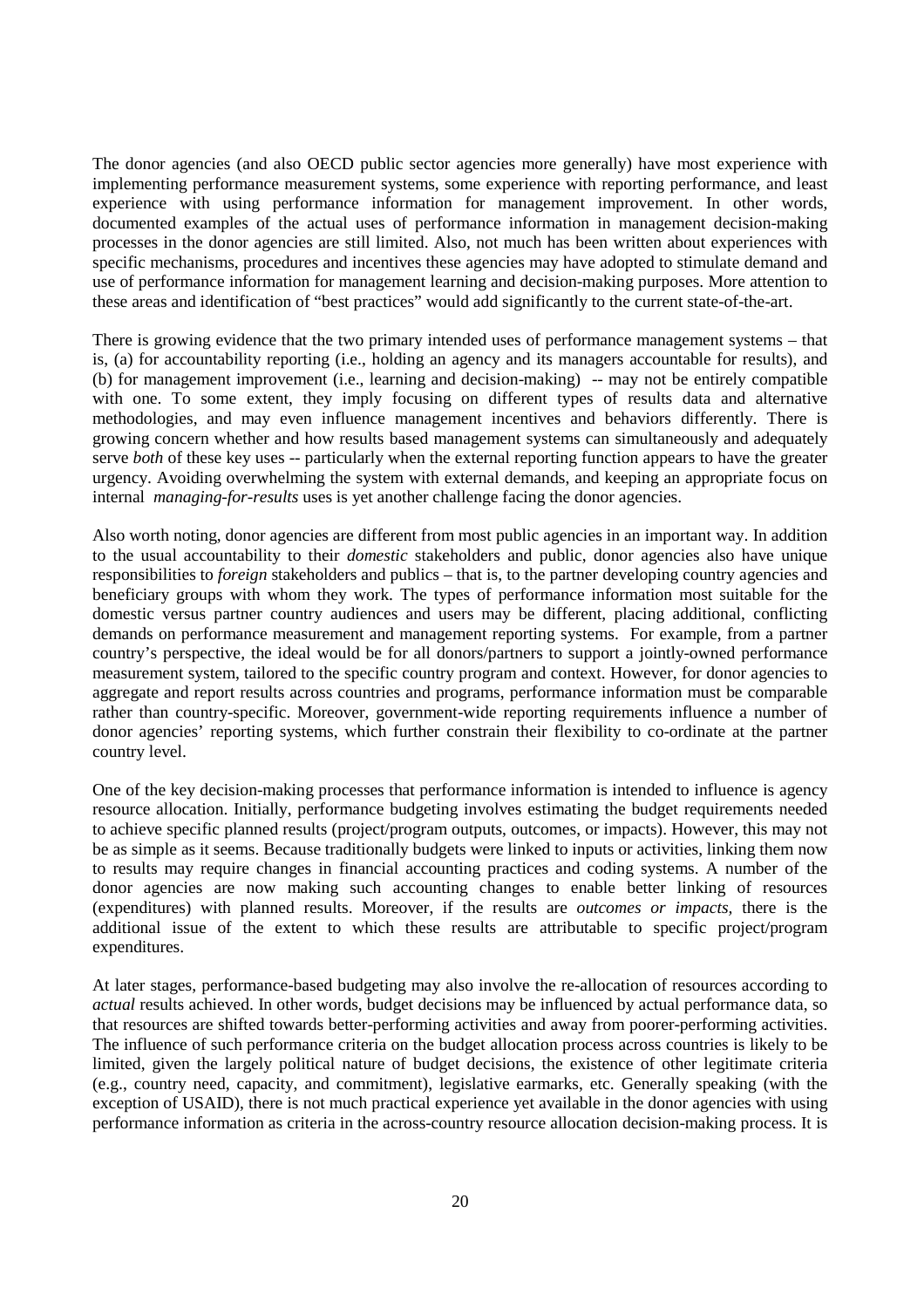likely that performance budgeting may be more appropriate for allocating resources among projects/programs *within* a partner country, rather than *across* countries.

Donor agencies have made some progress in clarifying the respective roles of performance measurement and evaluation. Most agencies view them as distinct functions offering complementary types of performance information – both of which are considered important for effective results based management. Whereas performance measurement answers what results were achieved and whether targets were met, evaluation explains why and how these results occurred, focuses on understanding successes and failures, and draws lessons and recommendations. Evaluations may also look beyond effectiveness (whether intended results were achieved), at issues of relevance, attribution, cost-effectiveness, sustainability, and unintended results. Performance monitoring is generally viewed as the responsibility of project management, while evaluation may be conducted by external teams, by internal management, or by mixed teams. The evaluation function may be the responsibility of an independent evaluation office or may be internal to project management, or a mix of both. External evaluations may also serve to validate the findings of performance monitoring reports, which are self-assessments.

However, the specific distinctions made between performance measurement and evaluation functions vary somewhat from agency to agency. For example, the donor agencies vary in terms of the degree of importance placed on "independence" of the evaluation function.

While in theory both performance measurement and evaluation functions are now seen as critical to effective results based management, in practice there are signs that these functions may actually be competing for the same scarce resources and staff time. For example, in USAID the number of evaluations have dropped significantly since the mid-1990s when performance measurement and reporting procedures were first required agency-wide. Recent U.S. GAO reports indicate there is a growing concern among U.S. government agency evaluators about how the Results Act is affecting them, as evaluation budgets and staffing levels continue to decline. Donor agencies may be challenged to protect their evaluation activities from being overwhelmed by new performance measurement and reporting requirements.

A final set of opportunities and challenges facing the donor agencies are concerned with co-ordination of performance measurement and management efforts. Harmonization among the donor agencies, at least initially, need not necessarily mean adopting a standardized approach or sharing common performance information systems and databases. Rather, they might start with donors adopting similar terminology and definitions for the same concepts, and by sharing information concerning effective practices, useful tools and methods. There would certainly be advantages to sharing a common vocabulary, building on each other's experiences, and avoiding duplication of efforts. The DAC Working Party on Aid Evaluation's October 1998 Workshop on Performance Management and Evaluation and this state-of-the-art review of donor experiences are first steps towards such sharing of experiences. The DAC Working Party on Aid Evaluation has also made progress on a *Glossary* exercise that compares various donors' terminology and definitions for both evaluation and results based management concepts. The glossary demonstrates the great diversity that currently exists. A second phase of work on results based management that will identify and share "good practices" among donor agencies has been initiated by the DAC Secretariat. Even such relatively simple steps towards co-ordination are not without challenges, however. For example, once agencies have already "invested" in their own particular terminology and definitions, it may be difficult for them to agree to change to a common set of definitions and terms. In addition their freedom to harmonize terminology or even to adopt the "best practices" of others may to some extent be constrained by government-wide directives that dictate their approach.

Considerable progress towards performance measurement harmonization has also taken place among donors on another front. Broad, sector development goals, targets and indicators for measuring progress at the country and global levels have already been adopted by the donor community in the shared strategy,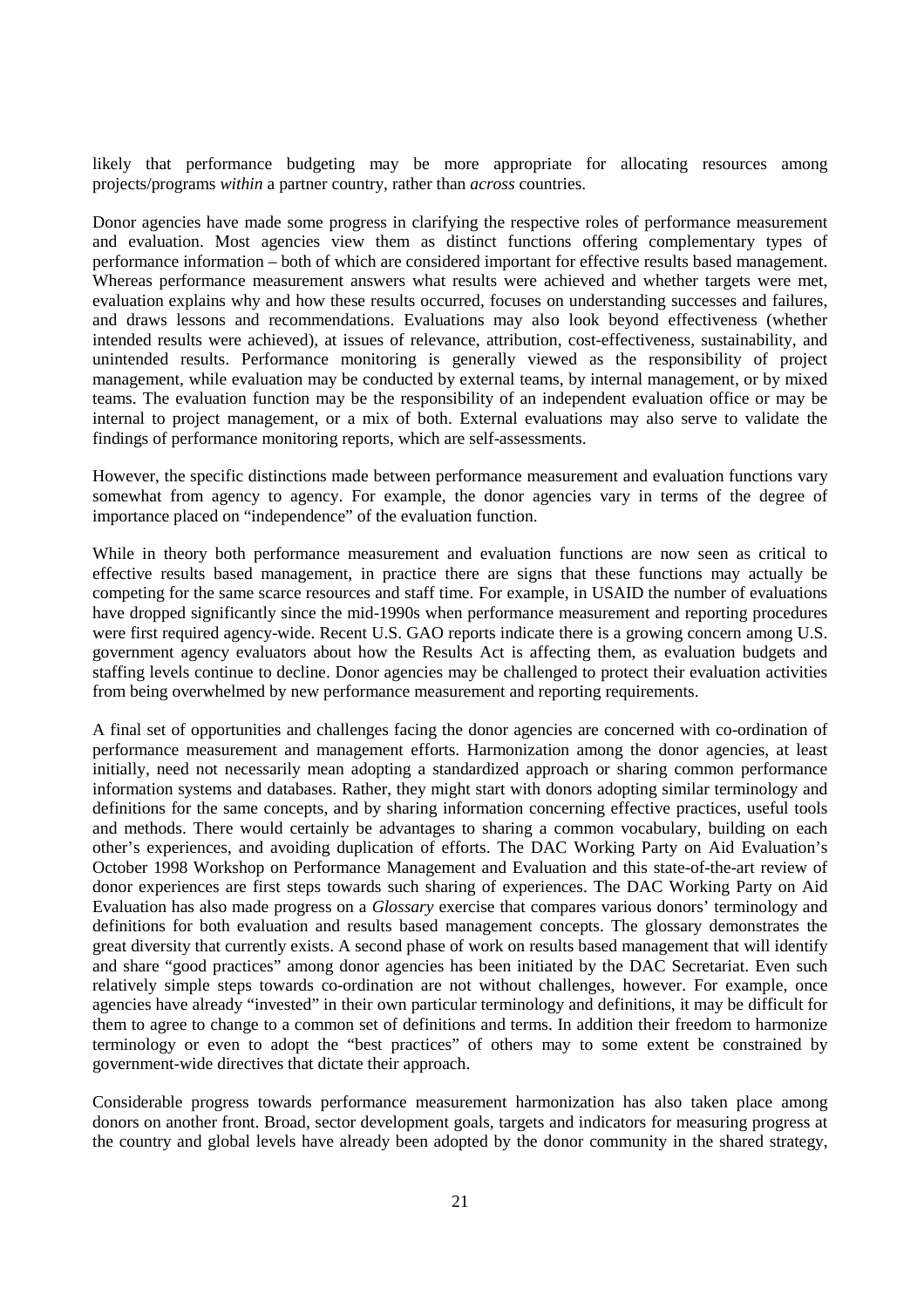*Shaping the 21st Century: The Role of Development Co-operation.* The DAC Working Party on Statistics has been at the forefront of this effort to identify and seek agreement on a core set of indicators for measuring performance vis-à-vis the shared goals. Several of the donor agencies reviewed have linked their own corporate strategic framework goals and indicators to these internationally agreed goals and indicators. Now, a more concerted effort by the donor community is needed to support partner countries' capacity to collect data and monitor progress towards the international goals over the coming years.

An even more ambitious form of harmonization among donors and partners might be envisioned for the future in the context of country development efforts. Donor agencies' performance measurement and management systems need to be co-ordinated at the country program level in a way that lessens the burden on the partner countries' capacities, builds their ownership and leadership capabilities, and enhances the development of sustainable results based management systems within partner countries.

Such a co-ordinated country-level approach would reduce the potential burden on partner countries' capacities of having to deal with diverse and even competing performance information needs and systems of the different donor agencies. Sector-wide program performance monitoring and evaluation systems could ideally be owned and maintained by the partner country to meet its own information needs on development results, with the donors being supportive, assisting with capacity-building, and sharing in the use of the same results data. Because indigenous support for performance measurement and management approaches may be limited in many partner countries, donor co-operation strategies will be needed to help build demand and capacity for this aspect of "good governance".

The current trend in donor assistance away from separate projects and towards more collaborative or joint sector assistance approaches, calls for greater donor and partner co-ordination in developing appropriate performance monitoring systems that track higher-order results, particularly at the development objective (sector impact) level. Old methodological tools, such as the project logframe, will need to be replaced by broader frameworks that meet these needs for monitoring results of joint sector programs. Donors need to begin to support and use shared performance monitoring systems owned and maintained by partner countries, rather than creating separate and duplicative data collection systems – even though the indigenous systems might be initially weak and may not necessarily address every specific information need a donor might have.

An obstacle to this vision is the specific requirements for external reporting to domestic stakeholders that many donor agencies now face, limiting their flexibility to agree to and adopt a more country-focused approach shared by other donors and partners. Harmonization may require that donor agencies educate their own domestic stakeholders (e.g., oversight agencies, auditors, legislative branches, etc.), who have often dictated approaches (e.g., terminology, data requirements, analytical methods, reporting formats, etc.) and have demanded that the donor agency's specific contributions to development results be demonstrated. Key stakeholder groups would need to be convinced about the advantages of a more collaborative strategy of supporting and using indigenous, country-owned performance monitoring systems, even though this might involve accepting some data quality limitations and less concern over attribution. For example, convincing stakeholders to accept concepts such as "shared accountability" for achieving higher-order development goals would be a major step forward. A united front among donor agencies in support of collaborative principles might assist in convincing sceptical domestic stakeholder groups.

#### *12.2 Preliminary lessons learned*

Some preliminary lessons learned about establishing effective results based management systems follow: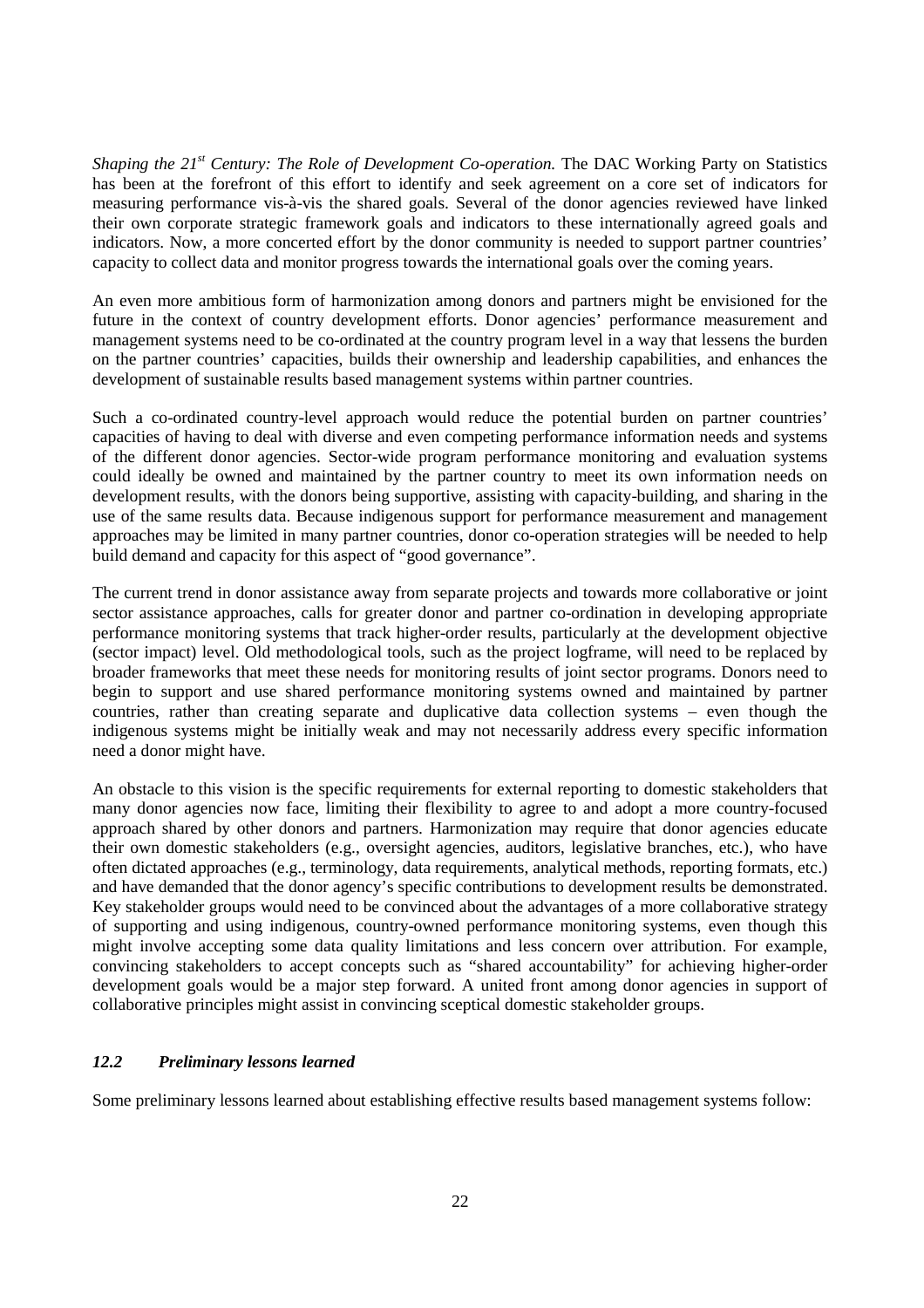- *Allow sufficient time and resources to build effective results based management systems*. Experience shows that it may take up to five or ten years to fully establish and implement performance measurement and management systems. It takes time to develop strategic plans, to monitor results data long enough to establish trends and judge performance vis-à-vis targets, and to evolve new agency decision-making and reporting processes in which performance data are used. Moreover, establishing these new systems appears to be quite costly and labor-intensive. The assumption sometimes made that these new processes can be implemented without additional costs is highly suspect. Without allocating additional funds, it is more than likely that new performance measurement/management activities will compete with traditional evaluation efforts, interfere with implementation activities, or result in the collection of poor quality performance data of questionable use. Either clarify which old procedures and requirements can be dropped or provide adequate additional resources.
- *Keep the performance measurement system relatively simple and user-friendly*. Emphasis should be on keeping the systems simple and management-useful, particularly at the operational level. There is danger that they can become too complex, costly, and time-consuming. In USAID, for example, operating units and implementing partners are beginning to complain that there is no time left for implementing programs, and that much of the higher-order results data collection is not considered directly relevant or useful to them, but is only being used to "report upward". Large numbers of indicators and data can become cumbersome and expensive to collect, maintain, analyze and report. The World Bank has noted that excessive concern over indicator/data validity may limit its practical utility as a motivational and management tool. Avoid creating a "measurement bureaucracy" that collects data that are never used.
- *Leadership support for RBM reforms is important*. Without strong advocacy from senior managers, results based management systems are unlikely to be institutionalized broadly or effectively within an agency. Leaders can send strong messages of support for RBM to their staff by giving speeches, sending out agency-wide notices, participating in RBM-oriented workshops, providing adequate budgetary support, etc.
- *Begin with pilot efforts to demonstrate effective RBM practices*. Several donor agencies (including USAID and CIDA) have found it useful to first introduce results based management approaches as pilot efforts in selected country operating units, testing a variety of approaches. After a period of experimentation and lesson learning, the most effective practices were institutionalized agency-wide. Such a gradual approach avoids the dangers of trying to be too comprehensive too fast and also minimizes ineffective practices. Another advantage of this approach is that it builds a base of support for RBM from the "bottom up", as it gains operational legitimacy and relevance.
- *Institutionalize RBM agency-wide by issuing clear guidance*. For effective results based management systems to be established agency-wide, new operational policies and procedures should be spelled out in clear guidance, including statements on roles and responsibilities – who is responsible for what aspects of the RBM systems and procedures.
- *Provide a variety of support mechanisms*. In addition to issuing new policies and procedures, agencies can support their internal organizational efforts to establish effective RBM systems by offering staff "reengineering" training, counselling, technical assistance, supplementary guidance and tools, etc. Some agencies have created central units to "champion" RBM efforts and to provide various types of support to the agency.
- *Monitor both implementation progress and results achievement*. While the current movement to monitoring higher-order results is positive, especially given its historical neglect, this should not be accomplished at the expense of traditional implementation monitoring. Both of these types of monitoring are needed, although for different uses and users. As a project matures, there may be a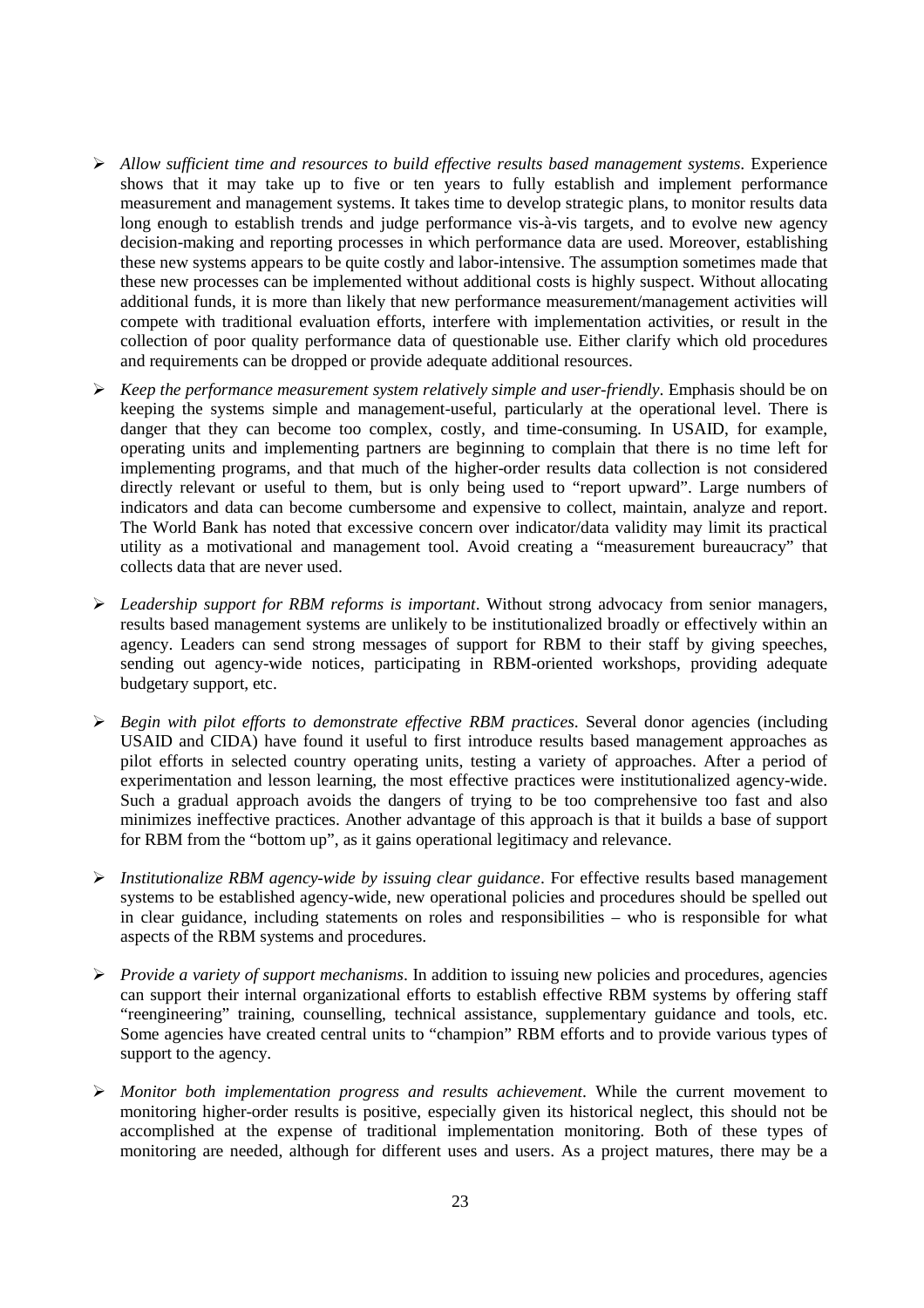logical shift from an early emphasis on monitoring implementation to a later focus on monitoring results.

- *Complement performance monitoring with evaluations to ensure appropriate decisions*. Performance monitoring and evaluation should both be viewed as important dimensions of an effective results based management system, that can complement each other nicely. Performance monitoring data alerts managers to performance problems but without further analysis may not present solutions. Experience indicates that performance monitoring data alone are often not adequate for making wise decisions. Evaluations, which examine why performance is good or bad by exploring cause-effect relationships and which typically make action recommendations, are useful complements to simpler presentations of performance monitoring data. Unfortunately, evaluation activity (at least in some agencies) may be on the decline, despite the growing emphasis on results based management. Donor agencies may need to pay more attention to strengthening and integrating the evaluation function within their overall results based management systems, not just in theory but in practice.
- *Ensure the use of performance information, not just for reporting but for management learning and decision-making*. There is growing evidence that these two primary uses of performance information may to some extent be in conflict (e.g., requiring different approaches and methods). Donor agencies need to be aware of these tensions, and attempt to balance their overall RBM systems to accommodate both needs. In particular, they should be on-guard against the possibility that "urgent" demands for performance reporting made by various external stakeholders do not overshadow equally (if not more) important internal management uses of performance information. Too heavy an emphasis on corporate reporting can be disempowering to operational managers and partners.
- *Anticipate and avoid misuses of performance measurement systems*. Experience is accumulating that unless guarded against, performance measurement may be used inappropriately, affecting managers' behaviors in unintended and negative ways, such as leading to program distortions or to dishonest reporting. For example, it may lead to a concentration on those types of activities that are most easily measured rather than on what's most important. Moreover, if resource allocations (or other rewards & penalties) are too rigidly tied to performance data, this may create incentives for biased reporting, as managers try to put their performance in the best possible light. Attempting to hold managers accountable for results beyond their control may also lead to undesirable risk-averse behavior, such as setting targets too low, focusing on outputs rather than outcomes/impacts, avoiding experimental efforts that may have high payoffs because they are risky, etc.
- *Give managers autonomy to manage-for-results as well as accountability*. Managers being held accountable for achieving results should also be empowered with the decision-making authority and flexibility to shift resources away from poorer-performing to higher-performing activities and projects. Without such authority, managers will be unable to act to improve performance and results, and will soon become sceptical and disillusioned.
- *Build ownership by using participatory processes*. Donor agencies' policies increasingly emphasize participatory approaches involving partners, beneficiaries and stakeholders in all phases of results based management – e.g., in strategic planning exercises, in developing performance measurement systems, and in results-based decision-making processes. Such a participatory approach has the potential to increase the effectiveness of development efforts and builds ownership and commitment of partners and stakeholders to shared objectives. However, it is also likely to be a time-consuming and labor-intensive process.